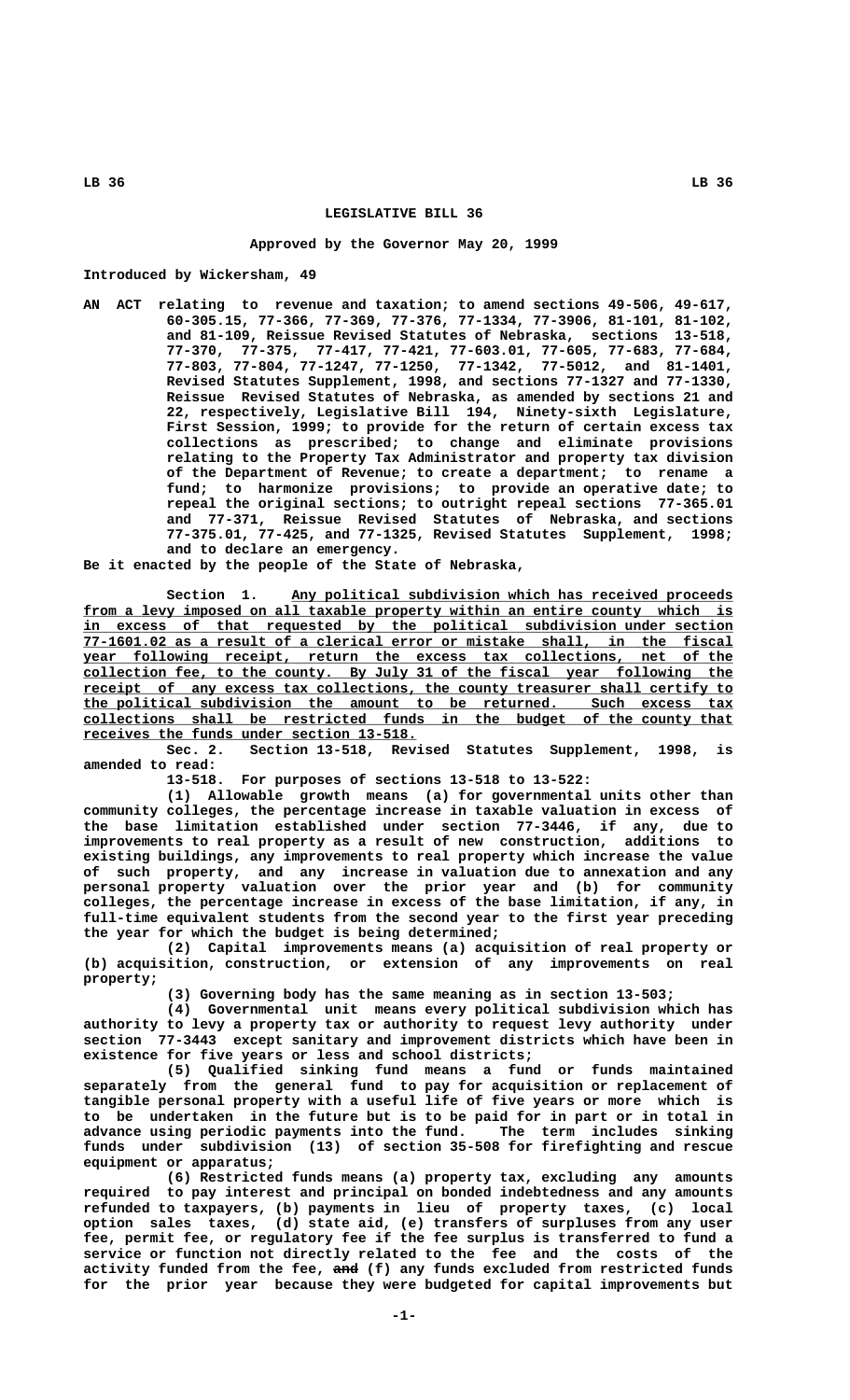**which were not spent and are not expected to be spent for capital** improvements, and (g) any excess tax collections returned to the county under  **\_\_\_\_\_\_\_\_\_\_\_\_\_\_\_\_\_\_\_\_\_ section 1 of this act; and**

**(7) State aid means:**

**(a) For all governmental units, state aid paid pursuant to sections 60-305.15 and 77-3523;**

**(b) For municipalities, state aid to municipalities paid pursuant to sections 18-2605, 39-2501 to 39-2520, 60-3007, 77-27,136, and 77-27,139.04 and insurance premium tax paid to municipalities;**

**(c) For counties, state aid to counties paid pursuant to sections 39-2501 to 39-2520, 47-119.01, 60-3007, 77-27,136, and 77-3618 and insurance premium tax paid to counties;**

**(d) For community colleges, state aid to community colleges paid under sections 85-1536 to 85-1537;**

**(e) For natural resources districts, state aid to natural resources districts paid pursuant to section 77-27,136; and**

**(f) For educational service units, state aid appropriated under section 79-1241.**

**Sec. 3. Section 49-506, Reissue Revised Statutes of Nebraska, is amended to read:**

**49-506. After the Secretary of State has made the distribution provided by section 49-503, he or she shall deliver additional copies of the session laws and the journal of the Legislature pursuant to this section.**

**One copy of the session laws shall be delivered to the Lieutenant Governor, the State Treasurer, the Auditor of Public Accounts, the Reporter of the Supreme Court and Court of Appeals, the State Court Administrator, the State Fire Marshal, the Department of Administrative Services, the Department of Aeronautics, the Department of Agriculture, the Department of Banking and Finance, the State Department of Education, the Department of Environmental Quality, the Department of Insurance, the Department of Labor, the Department \_\_\_\_\_\_\_\_\_\_\_\_\_\_\_\_\_\_\_\_\_\_\_\_\_\_\_\_\_\_\_\_\_\_\_\_\_\_\_\_\_\_\_\_\_\_\_\_\_\_\_\_ of Motor Vehicles, the Department of Property Assessment and Taxation, the Department of Revenue, the Department of Roads, the Department of Veterans' Affairs, the Department of Water Resources, the Military Department, the Nebraska State Patrol, the Nebraska Commission on Law Enforcement and Criminal Justice, each of the Nebraska state colleges, the Game and Parks Commission, the Nebraska Library Commission, the Nebraska Liquor Control Commission, the Nebraska Natural Resources Commission, the Nebraska Accountability and Disclosure Commission, the Public Service Commission, the State Real Estate Commission, the Nebraska State Historical Society, the Public Employees Retirement Board, the Risk Manager, the Legislative Fiscal Analyst, the Public Counsel, the materiel division of the Department of Administrative Services, the State Records Administrator, the budget division of the Department of Administrative Services, the Department of Health and Human Services, the Department of Health and Human Services Regulation and Licensure, the Department of Health and Human Services Finance and Support, the Tax Equalization and Review Commission, the inmate library at all state penal and correctional institutions, and the Library of Congress; two copies to the Governor, the Secretary of State, the Nebraska Workers' Compensation Court, the Commission of Industrial Relations, and the Coordinating Commission for Postsecondary Education, one of which shall be for use by the community colleges; four copies to the Nebraska Publications Clearinghouse; five copies to the Attorney General; eight copies to the Clerk of the Legislature; nine copies to the Revisor of Statutes; sixteen copies to the Supreme Court and the Legislative Council; and thirty-five copies to the University of Nebraska College of Law.**

**One copy of the journal of the Legislature shall be delivered to the Governor, the Lieutenant Governor, the State Treasurer, the Auditor of Public Accounts, the Reporter of the Supreme Court and Court of Appeals, the State Court Administrator, the Nebraska State Historical Society, the Legislative Fiscal Analyst, the Tax Equalization and Review Commission, and the Library of Congress; two copies to the Secretary of State, the Commission of Industrial Relations, and the Nebraska Workers' Compensation Court; four copies to the Nebraska Publications Clearinghouse; five copies to the Attorney General and the Revisor of Statutes; eight copies to the Clerk of the Legislature; thirteen copies to the Supreme Court and the Legislative Council; and thirty-five copies to the University of Nebraska College of Law. The remaining copies shall be delivered to the State Librarian who shall use the same, so far as required for exchange purposes, in building up the State Library and in the manner specified in sections 49-507 to 49-509.**

**Sec. 4. Section 49-617, Reissue Revised Statutes of Nebraska, is amended to read:**

**49-617. The Revisor of Statutes shall cause the statutes to be**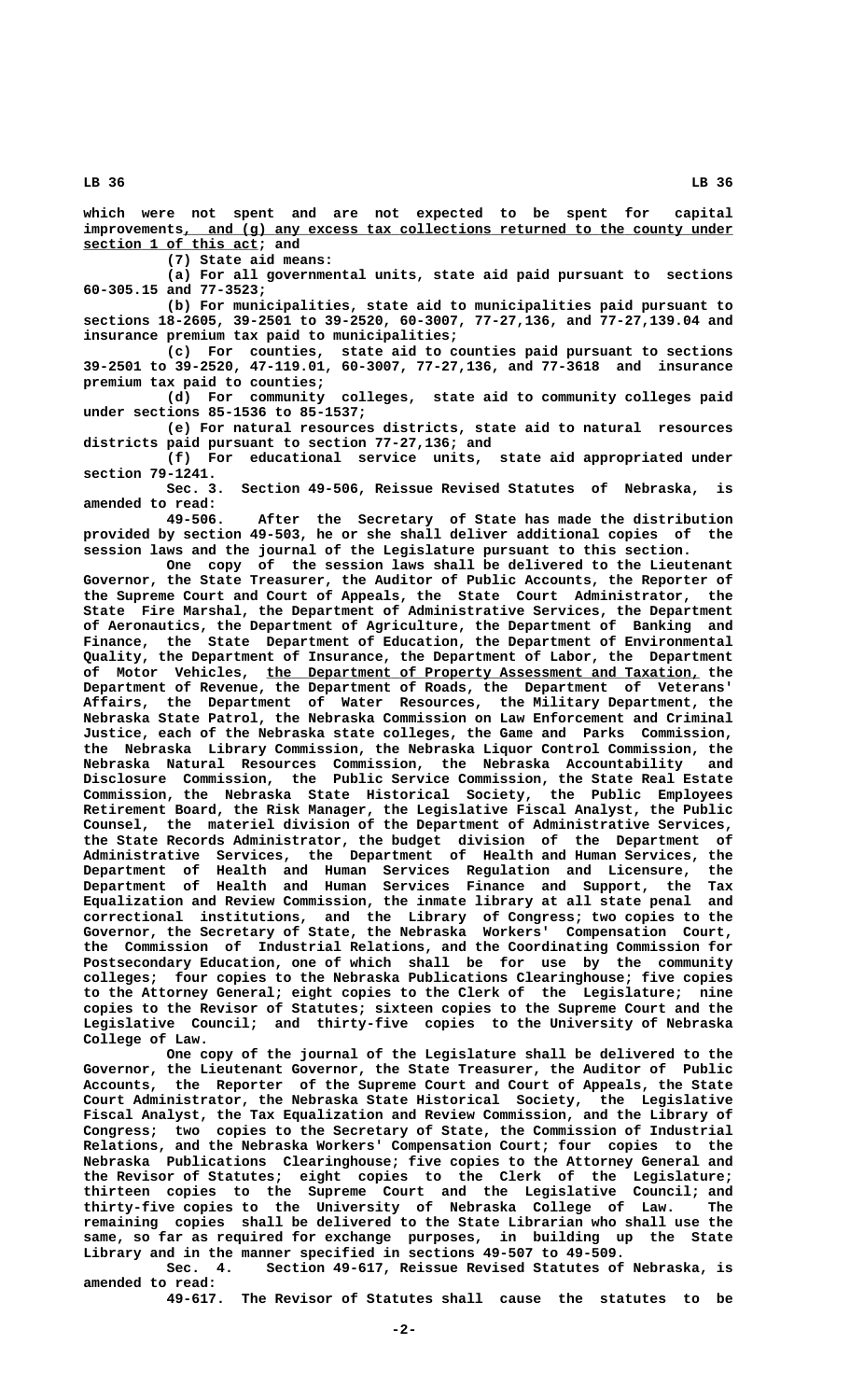**printed. The printer shall deliver all completed copies to the Supreme Court. These copies shall be held and disposed of by the court as follows: Sixty copies to the State Library to exchange for statutes of other states; five copies to the State Library to keep for daily use; not to exceed twenty-five copies to the Legislative Council for bill drafting and related services to the Legislature and executive state officers; as many copies to the Attorney General as he or she has attorneys on his or her staff; up to sixteen copies to the State Court Administrator; twelve copies to the Tax Commissioner; eight copies to the Nebraska Publications Clearinghouse; six copies to the Public Service Commission; four copies to the Secretary of State; four copies to the Clerk of the Legislature for use in his or her office and three copies to be maintained in the legislative chamber, one copy on each side of the chamber and one copy at the desk of the Clerk of the Legislature, under control of the sergeant at arms; two copies each to the Governor of the state, the Chief Justice and each judge of the Supreme Court, each judge of the Court of Appeals, the Clerk of the Supreme Court, the Reporter of the Supreme Court and Court of Appeals, the Auditor of Public Accounts, the Commissioner of Labor, and the Revisor of Statutes; one copy each to the Secretary of State of the United States, each Indian tribal court located in the State of Nebraska, the library of the Supreme Court of the United States, the Adjutant General, the Air National Guard, the Commissioner of Education, the State Treasurer, the Board of Educational Lands and Funds, the Director of Agriculture, the Director of Administrative Services, the Director of Aeronautics, the Director of Economic Development, the director of the Public Employees Retirement Board, the Director-State Engineer, the Director of Banking and Finance, the** Director of Insurance, the Director of Motor Vehicles, the Property Tax  **\_\_\_\_\_\_\_\_\_\_\_\_\_\_ Administrator, the Director of Veterans' Affairs, the Director of Water Resources, the Director of Correctional Services, the Nebraska Emergency Operating Center, each judge of the Nebraska Workers' Compensation Court, each judge of the Commission of Industrial Relations, the Nebraska Liquor Control Commission, the Nebraska Natural Resources Commission, the State Real Estate Commission, the Tax Equalization and Review Commission, the secretary of the Game and Parks Commission, the Board of Pardons, the Department of Health and Human Services, the Department of Health and Human Services Regulation and Licensure, the Department of Health and Human Services Finance and Support, each state institution under the Department of Health and Human Services, each state institution under the State Department of Education, the State Surveyor, the Nebraska State Patrol, the materiel division of the Department of Administrative Services, the personnel division of the Department of Administrative Services, the Nebraska Motor Vehicle Industry Licensing Board, the Board of Trustees of the Nebraska State Colleges, each of the Nebraska state colleges, each district judge of the State of Nebraska, each judge of the county court, each judge of a separate juvenile court, the Lieutenant Governor, each United States Senator from Nebraska, each United States Representative from Nebraska, each clerk of the district court for the use of the district court, the clerk of the Nebraska Workers' Compensation Court, each clerk of the county court, each county attorney, each county public defender, each county law library, and the inmate library at all state penal and correctional institutions, and each member of the Legislature shall be entitled to two complete sets, and two complete sets of such volumes as are necessary to update previously issued volumes, but each member of the Legislature and each judge of any court referred to in this section shall be entitled, on request, to an additional complete set. Copies of the statutes distributed without charge, as listed in this section, shall be the property of the state or governmental subdivision of the state and not the personal property of the particular person receiving a copy. Distribution of statutes to the library of the College of Law of the University of Nebraska shall be as provided in sections 85-176 and 85-177.**

**Sec. 5. Section 60-305.15, Reissue Revised Statutes of Nebraska, is amended to read:**

**60-305.15. (1) As registration fees are received by the Division of Motor Carrier Services of the Department of Motor Vehicles pursuant to section 60-305.09, the division shall remit the fees to the State Treasurer, less a collection fee of three percent of thirty percent of the registration fees** collected. The collection fee shall be credited to the Property Tax Division **Department of Property Assessment and Taxation Cash Fund. The State Treasurer shall credit the remainder of the thirty percent of the fees collected to the Motor Vehicle Tax Fund and the remaining seventy percent of the fees collected to the Highway Trust Fund.**

**(2) On or before the last day of each quarter of the calendar year, the State Treasurer shall distribute all funds in the Motor Vehicle Tax Fund to the county treasurer of each county in the same proportion as the number of**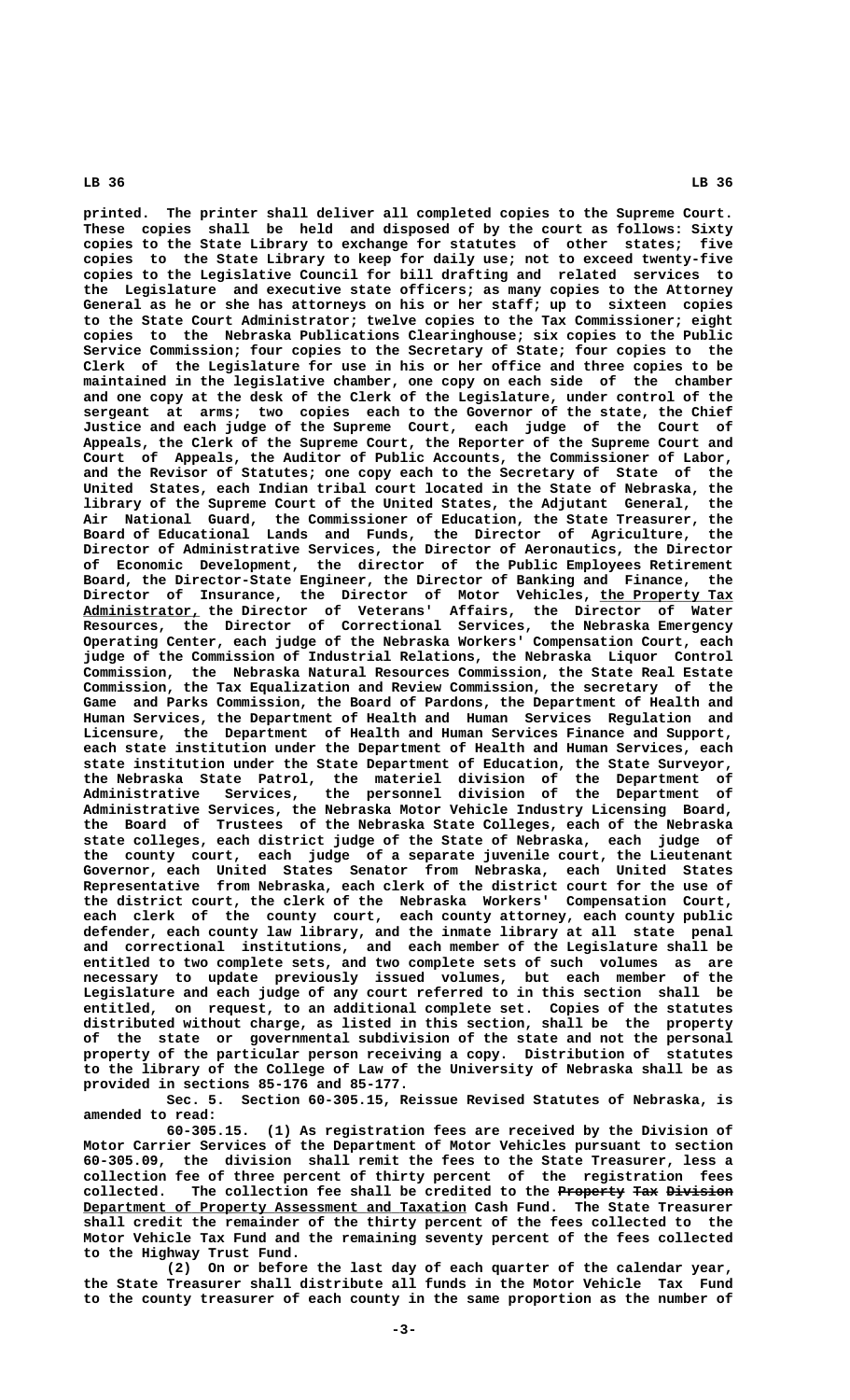**original motor vehicle registrations in each county bears to the total of all original registrations within the state in the registration year immediately preceding.**

**(3) Upon receipt of motor vehicle tax funds from the State Treasurer, the county treasurer shall distribute such funds to taxing agencies within the county in the same proportion that the levy of each such taxing agency bears to the total of such levies of all taxing agencies in the county.**

**(4) In the event any taxing district has been annexed, merged, dissolved, or in any way absorbed into another taxing district, any apportionment of motor vehicle tax funds to which such taxing district would have been entitled shall be apportioned to the successor taxing district which has assumed the functions of the annexed, merged, dissolved, or absorbed taxing district.**

**(5) On or before March 1 of each year, the Department of Motor Vehicles shall furnish to the State Treasurer a tabulation showing the total number of original motor vehicle registrations in each county for the immediately preceding calendar year, which shall be the basis for computing the distribution of motor vehicle tax funds as provided in subsection (2) of this section.**

**(6) The Motor Vehicle Tax Fund is created. Any money in the fund available for investment shall be invested by the state investment officer pursuant to the Nebraska Capital Expansion Act and the Nebraska State Funds Investment Act.**

**Sec. 6. Section 77-366, Reissue Revised Statutes of Nebraska, is amended to read:**

77-366. (1) The Tax Commissioner and Property Tax Administrator  **————— ———— \_\_\_\_\_ shall each shall appoint or employ deputies, investigators, inspectors, agents, security personnel, and other persons as he or she deems necessary to administer and effectively enforce all provisions of the revenue laws of this state. The appointed personnel shall hold office at the pleasure of the Tax Commissioner. or Property Tax Administrator. Any appointed or employed \_ —— ———————— ——— ————————————— personnel shall perform the duties assigned by the Tax Commissioner. or \_ —— Property Tax Administrator.** 

(2) All personnel appointed or employed by the Tax Commissioner  $\Theta$ **r Property Tax Administrator shall be bonded under the blanket surety bond ———————— ——— ———————————— required by section 11-201. As specified by the Tax Commissioner, or Property \_ —— ———————— ——— —————————————— Tax Administrator, certain personnel shall be vested with the authority and power of a law enforcement officer to carry out the laws of this state administered by the Tax Commissioner<del>, the Property</del> Tax Administrator, or the Department of Revenue. Such personnel shall be empowered to arrest with or without a warrant, file and serve any lien, seize property, serve and return a** summons, warrant, or subpoena issued by the Tax Commissioner<sub>1</sub> or Property Tax  **—————————————— Administrator, collect taxes, and bring an offender before any court with jurisdiction in this state, except that such personnel shall not be authorized to carry weapons or enforce any laws other than laws administered by the Tax** Commissioner<sub>7</sub> the Property Tax Administrator, or the Department of Revenue.

**(3) Subsection (2) of this section shall not be construed to restrict any other law enforcement officer of this state from enforcing any state law, revenue or otherwise.**

**Sec. 7. Section 77-369, Reissue Revised Statutes of Nebraska, is amended to read:**

77-369. The Tax Commissioner and Property Tax Administrator shall  **———— \_\_\_\_\_ each shall make, adopt, and publish such rules and regulations as he or she may deem necessary and desirable to carry out the powers and duties imposed upon him or her and the Department of Revenue.**

**Sec. 8. Section 77-370, Revised Statutes Supplement, 1998, is amended to read:**

**77-370. The form of all schedules, books of instruction, assessment —————————** and tax books, records, and all other forms which may be necessary or **expedient for the proper administration of the revenue laws of the state shall** be approved by the Property Tax Administrator or Department of Revenue. All **such schedules, forms, and documents shall be uniform throughout the several counties insofar as the same is possible and practicable.**

**Sec. 9. Section 77-375, Revised Statutes Supplement, 1998, is amended to read:**

 **— 77-375. (1) The Tax Commissioner, or his or her duly authorized**  $r$  representative<sub> $\tau$ </sub> and the Property Tax Administer may administer oaths and **compel the attendance of witnesses and require the production of records as may be necessary for the performance of his or her responsibilities under applicable state law.**

**(2) Any person shall comply with a written demand of the Tax Commissioner requiring the production of records notwithstanding the**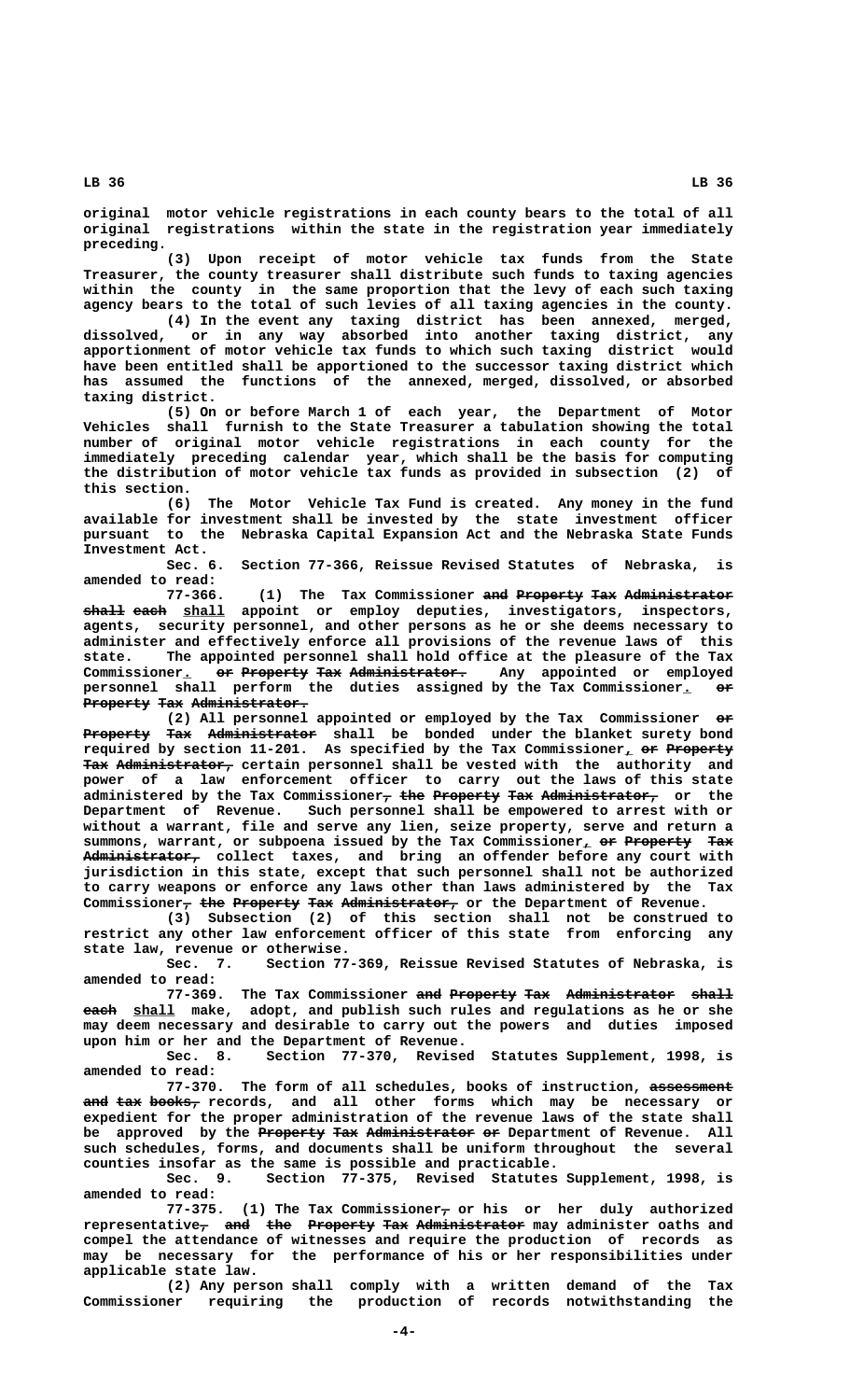**confidentiality provisions of section 8-1401. The records and the information contained thereon shall be protected pursuant to the confidentiality provisions applicable to the Tax Commissioner. Any person disclosing information to the Tax Commissioner pursuant to a demand for production of records under this subsection is immune from liability, civil, criminal, or otherwise, that might result from disclosing such information. The Tax Commissioner shall pay the costs of providing such information pursuant to section 8-1402.**

**(3) The Tax Commissioner <del>and the Property Tax Administrator</del> may adopt and promulgate rules of procedure for discovery, not in conflict with the laws governing discovery in civil cases, as may be necessary for the performance of his or her responsibilities under applicable state law.**

Sec. 10. Section 77-376, Reissue Revised Statutes of Nebraska, **amended to read:**

The Tax Commissioner or Property Tax Administrator may **examine or cause to be examined in his or her behalf, and make memoranda from, any of the financial records of state and local subdivisions, persons, and corporations subject to the tax laws of this state. No information shall be released that is not so authorized by existing statutes.**

**Sec. 11. Section 77-417, Revised Statutes Supplement, 1998, is amended to read:**

**77-417. The necessary expenses for travel, meals, and lodging incurred in attending any course of training provided for in sections 77-415 to 77-420 shall be paid from the county general fund. Mileage reimbursements shall be computed at the rate provided in section 81-1176. All other costs of conducting the course of training under section 77-415 shall be paid by the property** tax division of the Department of Revenue Department of Property  **\_\_\_\_\_\_\_\_\_\_\_\_\_\_\_\_\_\_\_\_\_\_\_ Assessment and Taxation.**

**Sec. 12. Section 77-421, Revised Statutes Supplement, 1998, is amended to read:**

The Property Tax Administrator shall, in February and **September of each year, hold an examination of applicants for certification as county assessor. An applicant for the examination shall, not less than ten days before an examination, present to the Property Tax Administrator a written application on forms provided by the Property Tax Administrator. Such application shall not be considered by the Property Tax Administrator unless accompanied by a payment of a fee to the order of the Property Tax Administrator. The fees shall be credited to the Property Tax Division ———————— ——— ———————— \_\_\_\_\_\_\_\_\_\_\_\_\_\_\_\_\_\_\_\_\_\_\_\_\_\_\_\_\_\_\_\_\_\_\_\_\_\_\_\_\_\_\_\_\_\_\_ Department of Property Assessment and Taxation Cash Fund. The amount of such fee shall be determined annually by the Property Tax Administrator and shall be sufficient to cover the costs of the administration of the examination. Such examination shall be written and shall be of such character as fairly to test and determine the qualifications, fitness, and ability of the person tested actually to perform the duties of county assessor. The Property Tax Administrator shall prepare such examination.**

**Sec. 13. Section 77-603.01, Revised Statutes Supplement, 1998, is amended to read:**

**77-603.01. The sale of railroad operating property as defined in section 77-602 shall be reported by the purchaser to the Property Tax Administrator within thirty days after the date of sale. The purchaser shall identify the seller, the date of the sale, any change in the name of the railroad, the main track and sidetrack mileage located in each political subdivision, and the purchase price. If additional information regarding the sale is deemed necessary, the Property Tax Administrator shall make a written request for such information to the purchaser or seller. This requirement shall apply only to a purchaser subject to section 77-603. For each day's failure to furnish the information required to be reported by this section, the Property Tax Administrator shall assess a penalty in the amount of one hundred dollars, except that the penalty shall not exceed ten thousand dollars. Such penalty shall be collected by the Property Tax Administrator** and credited to the Property Tax Division Department of Property Assessment  **\_\_\_\_\_\_\_\_\_\_\_\_ and Taxation Cash Fund. The Property Tax Administrator may waive all or part of the penalty provided in this section.**

**Sec. 14. Section 77-605, Revised Statutes Supplement, 1998, is amended to read:**

**77-605. For each day's failure to furnish the statement required by section 77-603 or for each day's failure to furnish the information as required on those statements, the Property Tax Administrator shall assess a penalty in the amount of one hundred dollars, except that the penalty shall not exceed ten thousand dollars. Such penalty shall be collected by the** Property Tax Administrator and credited to the Property Tax Division  **\_\_\_\_\_\_\_\_\_\_\_\_\_\_\_\_\_\_\_\_\_\_\_\_\_\_\_\_\_\_\_\_\_\_\_\_\_\_\_\_\_\_\_\_\_\_\_\_\_ Department of Property Assessment and Taxation Cash Fund. The Property Tax**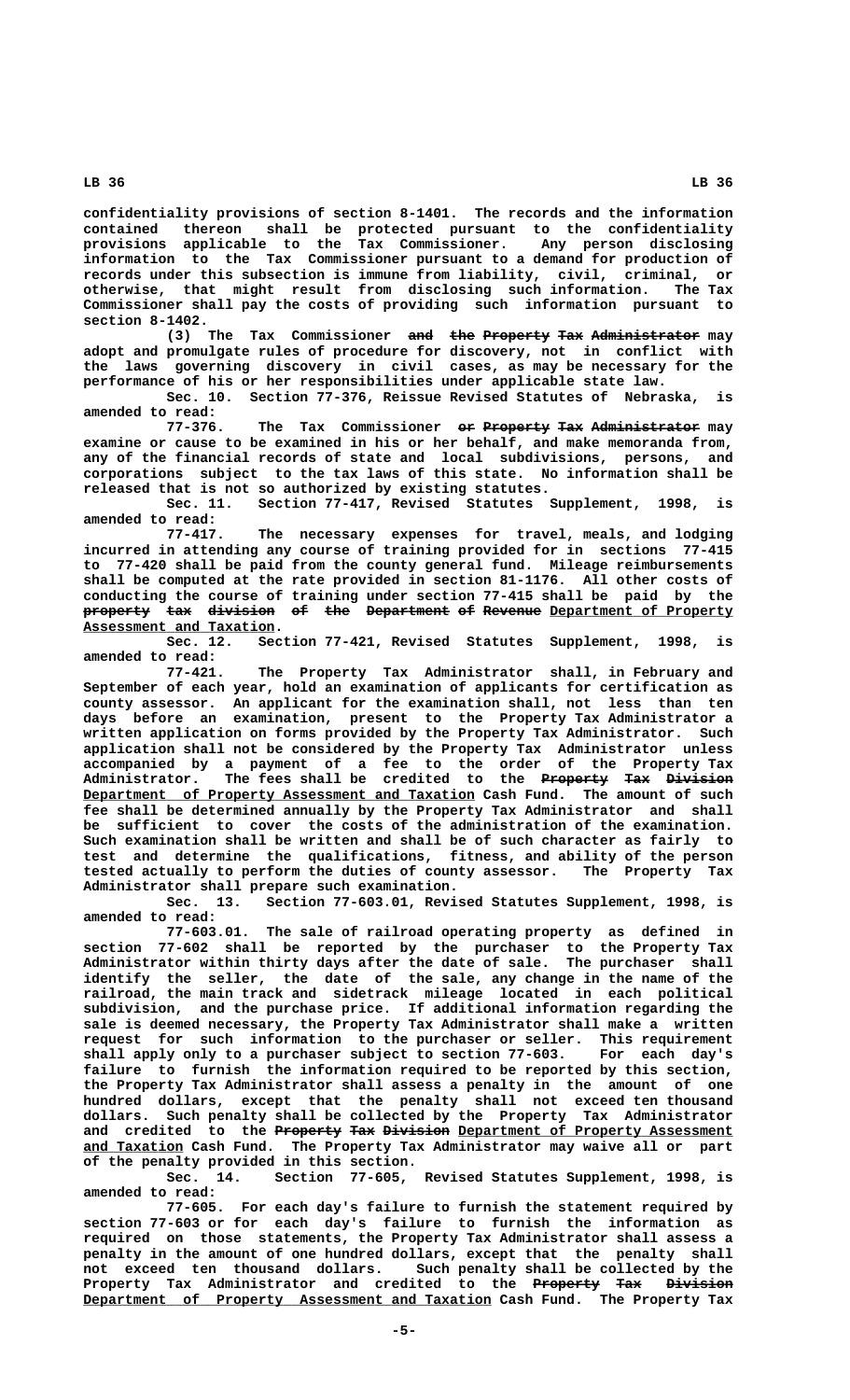**Administrator, in his or her discretion, may waive all or part of the penalty provided in this section.**

**Sec. 15. Section 77-683, Revised Statutes Supplement, 1998, is amended to read:**

**77-683. (1) For each day's failure to furnish the statement required by section 77-680 or 77-681 or for each day's failure to furnish the information as required on the statement, the company may be assessed a penalty in the amount of one hundred dollars, except that the penalty shall not exceed ten thousand dollars. Such penalty shall be collected by the Property Tax Administrator and credited to the Property Tax Division ———————— ——— ———————— Department of Property Assessment and Taxation Cash Fund. The Property Tax Administrator may waive all or part of the penalty provided in this section.**

**(2) In determining the number of such cars, the Property Tax Administrator, insofar as may be practicable, shall harmonize the statements of the railroad companies and car line companies. Such assessment shall be included in the records of the Property Tax Administrator.**

**Sec. 16. Section 77-684, Revised Statutes Supplement, 1998, is amended to read:**

**77-684. The Property Tax Administrator shall, on or before January 15 each year, establish a tax rate for purposes of taxation against the taxable value as provided in sections 77-682 and 77-683 at a rate which shall be equal to the total property taxes levied in the state divided by the total taxable value of all taxable property in the state as certified pursuant to section 77-1613.01. The date when such tax rate is determined shall be deemed to be the levy date for the property. The Property Tax Administrator shall send to each car line company a statement showing the taxable value, the tax rate, and the amount of the tax and a statement that such tax is due and payable to the Property Tax Administrator on January 31 next following the levy thereof. If a car line company feels aggrieved, such company may, on or before March 1, file an appeal with the Property Tax Administrator. The Property Tax Administrator shall act upon the appeal and shall issue an order. The order may be appealed in accordance with the Tax Equalization and Review Commission Act. The Property Tax Administrator shall remit the tax collected, less a three-percent collection fee, to the State Treasurer for distribution among the taxing subdivisions in proportion to all railroad taxes levied by taxing subdivisions. The collection fee shall be remitted to the State Treasurer for credit to the Property Tax Division Department of Property ———————— ——— ———————— \_\_\_\_\_\_\_\_\_\_\_\_\_\_\_\_\_\_\_\_\_\_\_\_ \_\_\_\_\_\_\_\_\_\_\_\_\_\_\_\_\_\_\_\_\_\_\_ Assessment and Taxation Cash Fund.**

**Sec. 17. Section 77-803, Revised Statutes Supplement, 1998, is amended to read:**

**77-803. For each day's failure to furnish the statement required by section 77-801 or for each day's failure to furnish the information as required on those statements, the public service entity may be assessed a penalty in the amount of one hundred dollars, except that the penalty shall not exceed ten thousand dollars. Such penalty shall be collected by the Property Tax Administrator and credited to the Property Tax Division ———————— ——— ———————— \_\_\_\_\_\_\_\_\_\_\_\_\_\_\_\_\_\_\_\_\_\_\_\_\_\_\_\_\_\_\_\_\_\_\_\_\_\_\_\_\_\_\_\_\_\_\_\_\_ Department of Property Assessment and Taxation Cash Fund. The Property Tax Administrator, in his or her discretion, may waive all or part of the penalty provided in this section.**

**Sec. 18. Section 77-804, Revised Statutes Supplement, 1998, is amended to read:**

**77-804. Any sale of a public service entity as defined in section 77-801.01 shall be reported by the purchaser to the Property Tax Administrator within thirty days from the date of the sale. The purchaser shall identify the seller, the date of the sale, any change in name of the entity, and the purchase price of the entity. If additional information regarding the sale is needed by the Property Tax Administrator, a specific written request shall be made. For each day's failure to furnish the information, an entity may be assessed a penalty in the amount of one hundred dollars, except that the penalty shall not exceed ten thousand dollars. Such penalty shall be** collected by the Property Tax Administrator and credited to the <del>Property Tax</del><br><del>Division</del> Department of Property Assessment and Taxation Cash Fund. The  $\frac{p_1}{p_2}$  **Department of Property Assessment and Taxation** Cash Fund. **Property Tax Administrator may waive all or part of the penalty provided in this section.**

**Sec. 19. Section 77-1247, Revised Statutes Supplement, 1998, is amended to read:**

**77-1247. (1) Each air carrier, as defined in section 77-1244, shall on or before June 1 in each year make to the Property Tax Administrator a report, in such form as may be prescribed by the Property Tax Administrator, containing the information necessary to determine the value of its flight equipment and the proportion allocated to this state for purposes of taxation as provided in section 77-1246. For good cause shown, the Property Tax**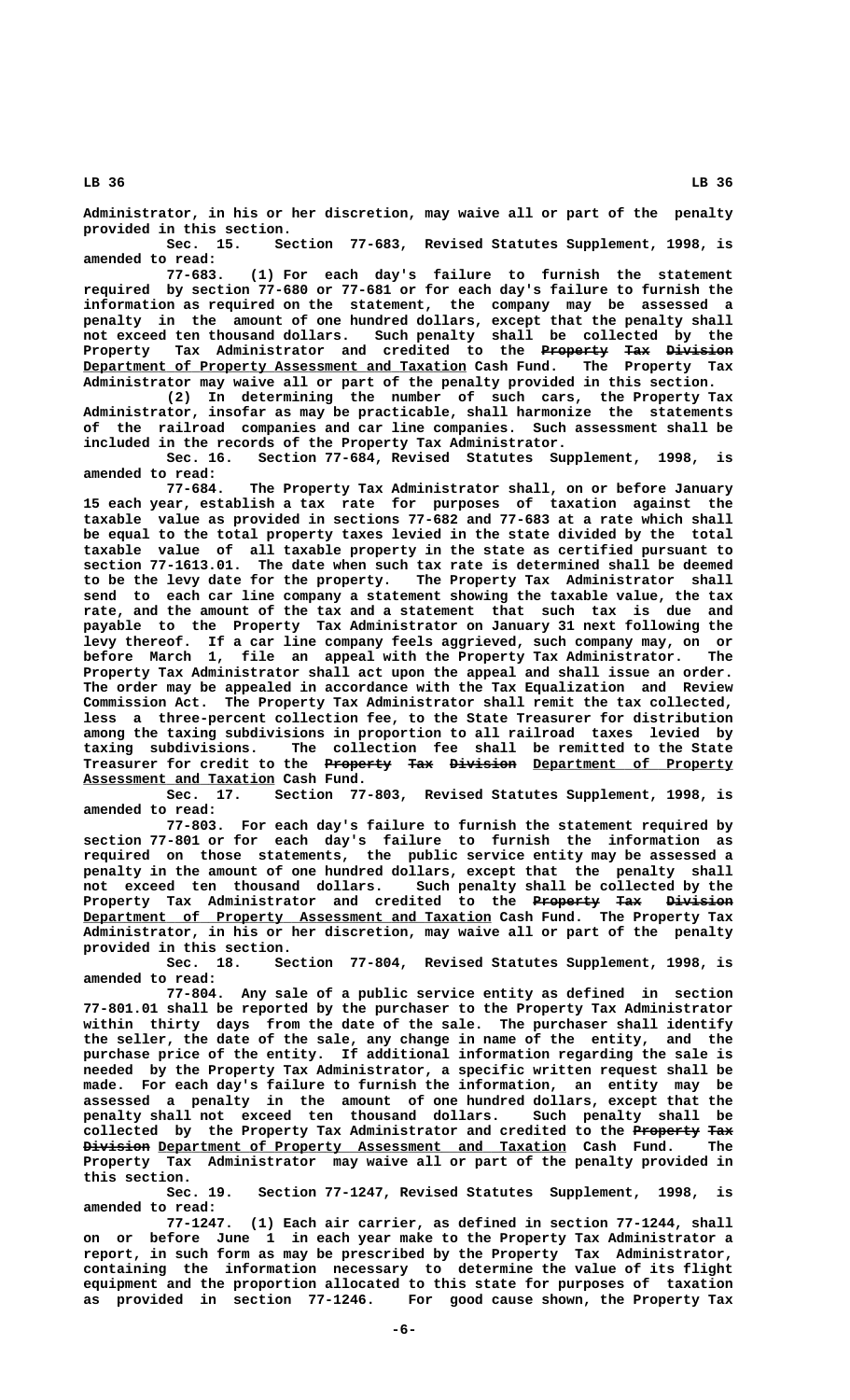**Administrator may allow an extension of time in which to file such report. Such extension shall not exceed thirty days after June 1.**

**(2) For each day's failure to furnish the report required by subsection (1) of this section or for each day's failure to furnish the information as required on the report, the air carrier may be assessed a penalty in the amount of one hundred dollars, except that the penalty shall not exceed ten thousand dollars. Such penalty shall be collected by the** Property Tax Administrator and credited to the Property Tax Division  $Department of Property Assesment and Taxation Cash Fund. The Property Tax$ </u> **Administrator, in his or her discretion, may waive all or part of the penalty provided in this section.**

> **Sec. 20. Section 77-1250, Revised Statutes Supplement, 1998, is amended to read:**

> **77-1250. The tax levied pursuant to section 77-1249 shall, on January 31 next following the date of levy, be a first lien from that date on the personal property, both tangible and intangible, of the person assessed until the liability is satisfied or otherwise released or discharged. Such lien shall be filed and enforced pursuant to the Uniform State Tax Lien Registration and Enforcement Act. The Property Tax Administrator shall remit the tax paid to the State Treasurer, and the tax collected, less a three percent collection fee, shall be distributed to the counties to the credit of the county general fund proportionate to the amount the total property taxes levied in the county bears to the total property taxes levied in the state as a whole, as certified pursuant to section 77-1613.01. The collection fee** shall be credited by the State Treasurer to the Property Tax Division  **\_\_\_\_\_\_\_\_\_\_\_\_\_\_\_\_\_\_\_\_\_\_\_\_\_\_\_\_\_\_\_\_\_\_\_\_\_\_\_\_\_\_\_\_\_\_ Department of Property Assessment and Taxation Cash Fund.**

> **\_\_\_\_\_\_\_\_\_\_\_\_\_\_\_\_\_\_\_\_\_\_\_\_\_\_\_\_\_\_\_\_\_\_\_\_\_\_\_\_\_\_\_\_\_\_\_\_\_\_\_\_\_\_\_\_\_\_ Sec. 21. (1) A department of state government to be known as the \_\_\_\_\_\_\_\_\_\_\_\_\_\_\_\_\_\_\_\_\_\_\_\_\_\_\_\_\_\_\_\_\_\_\_\_\_\_\_\_\_\_\_\_\_\_\_\_\_\_\_\_\_\_\_\_\_\_\_\_\_\_\_\_\_\_\_\_\_\_\_\_\_\_\_\_\_\_ Department of Property Assessment and Taxation is established. The Property** Tax Administrator shall be the chief executive officer of the department.

> **\_\_\_\_\_\_\_\_\_\_\_\_\_\_\_\_\_\_\_\_\_\_\_\_\_\_\_\_\_\_\_\_\_\_\_\_\_\_\_\_\_\_\_\_\_\_\_\_\_\_\_\_\_\_\_\_\_\_\_\_\_\_\_\_\_\_\_\_ (2) The goals and functions of the Department of Property Assessment** and Taxation shall be to: (a) Execute faithfully the property tax laws of the  **\_\_\_\_\_\_\_\_\_\_\_\_\_\_\_\_\_\_\_\_\_\_\_\_\_\_\_\_\_\_\_\_\_\_\_\_\_\_\_\_\_\_\_\_\_\_\_\_\_\_\_\_\_\_\_\_\_\_\_\_\_\_\_\_\_\_\_\_\_\_\_\_\_\_\_\_\_\_ State of Nebraska; (b) provide for efficient, updated methods and systems of \_\_\_\_\_\_\_\_\_\_\_\_\_\_\_\_\_\_\_\_\_\_\_\_\_\_\_\_\_\_\_\_\_\_\_\_\_\_\_\_\_\_\_\_\_\_\_\_\_\_\_\_\_\_\_\_\_\_\_\_\_\_\_\_\_\_\_\_\_\_\_\_\_\_\_\_\_\_ property tax reporting, enforcement, and related activities; and (c) \_\_\_\_\_\_\_\_\_\_\_\_\_\_\_\_\_\_\_\_\_\_\_\_\_\_\_\_\_\_\_\_\_\_\_\_\_\_\_\_\_\_\_\_\_\_\_\_\_\_\_\_\_\_\_\_\_ continually seek to improve its system of administration.**

> **\_\_\_\_\_\_\_\_\_\_\_\_\_\_\_\_\_\_\_\_\_\_\_\_\_\_\_\_\_\_\_\_\_\_\_\_\_\_\_\_\_\_\_\_\_\_\_\_\_\_\_\_\_\_\_\_\_\_\_\_\_\_\_\_\_\_\_\_ (3) The property tax division of the Department of Revenue shall, after the operative date of this act, be known as the Department of Property Assessment and Taxation. The Department of Property Assessment and Taxation. \_\_\_\_\_\_\_\_\_\_\_\_\_\_\_\_\_\_\_\_\_\_\_\_\_\_\_\_\_\_\_\_\_\_\_\_\_\_\_\_\_\_\_\_\_\_\_\_\_\_\_\_\_\_\_\_\_\_\_\_\_\_\_\_\_\_\_\_\_\_\_\_\_\_\_\_\_\_ Assessment and Taxation. The Department of Property Assessment and Taxation \_\_\_\_\_\_\_\_\_\_\_\_\_\_\_\_\_\_\_\_\_\_\_\_\_\_\_\_\_\_\_\_\_\_\_\_\_\_\_\_\_\_\_\_\_\_\_\_\_\_\_\_\_\_\_\_\_\_\_\_\_\_\_\_\_\_\_\_\_\_\_\_\_\_\_\_\_\_ is an agency of the State of Nebraska and shall consist of the Property Tax**  $Administrator$  and the necessary employees to perform the functions of the  **\_\_\_\_\_\_\_\_\_\_\_\_\_\_\_\_\_\_\_\_\_\_\_\_\_\_\_\_\_\_\_\_\_\_ department in an efficient manner.**

> **\_\_\_\_\_\_\_\_\_\_\_\_\_\_\_\_\_\_\_\_\_\_\_\_\_\_\_\_\_\_\_\_\_\_\_\_\_\_\_\_\_\_\_\_\_\_\_\_\_\_\_\_\_\_\_\_\_\_\_\_\_\_\_\_\_\_\_\_ (4) The Property Tax Administrator, through the department, shall \_\_\_\_\_\_\_\_\_\_\_\_\_\_\_\_\_\_\_\_\_\_\_\_\_\_\_\_\_\_\_\_\_\_\_\_\_\_\_\_\_\_\_\_\_\_\_\_\_\_\_\_\_\_\_\_\_\_\_\_\_\_\_\_\_\_\_\_\_\_\_\_\_\_\_\_\_\_ exercise those powers, duties, and functions vested in and administered by the \_\_\_\_\_\_\_\_\_\_\_\_\_\_\_\_\_\_\_\_\_\_\_\_\_\_\_ Property Tax Administrator.**

 **\_\_\_\_\_\_\_\_\_\_\_\_\_\_\_\_\_\_\_\_\_\_\_\_\_\_\_\_\_\_\_\_\_\_\_\_\_\_\_\_\_\_\_\_\_\_\_\_\_\_\_\_\_\_\_\_\_\_\_\_\_\_\_\_\_\_\_\_ (5) The Property Tax Administrator shall establish, consistent with \_\_\_\_\_\_\_\_\_\_\_\_\_\_\_\_\_\_\_\_\_\_\_\_\_\_\_\_\_\_\_\_\_\_\_\_\_\_\_\_\_\_\_\_\_\_\_\_\_\_\_\_\_\_\_\_\_\_\_\_\_\_\_\_\_\_\_\_\_\_\_\_\_\_\_\_\_\_ the laws of the State of Nebraska, such divisions or bureaus or other \_\_\_\_\_\_\_\_\_\_\_\_\_\_\_\_\_\_\_\_\_\_\_\_\_\_\_\_\_\_\_\_\_\_\_\_\_\_\_\_\_\_\_\_\_\_\_\_\_\_\_\_\_\_\_\_\_\_\_\_\_\_\_\_\_\_\_\_\_\_\_\_\_\_\_\_\_\_ subdivisions within the department as he or she may find necessary or \_\_\_\_\_\_\_\_\_\_\_\_\_\_\_\_\_\_\_\_\_\_\_\_\_\_\_\_\_\_\_\_\_\_\_\_\_\_\_\_\_\_\_\_\_\_\_\_\_\_\_\_\_\_\_\_\_\_\_\_\_\_\_\_\_\_\_\_\_\_\_\_\_\_\_\_\_\_ desirable to improve the administration of the property tax laws of this state. \_\_\_\_\_\_**

> **\_\_\_\_\_\_\_\_\_\_\_\_\_\_\_\_\_\_\_\_\_\_\_\_\_\_\_\_\_\_\_\_\_\_\_\_\_\_\_\_\_\_\_\_\_\_\_\_\_\_\_\_\_\_\_\_\_\_\_\_\_\_\_\_\_\_\_\_ (6) All employees, budget requirements, furniture, equipment, books,** files, and records, utilized by the property tax division of the Department of Revenue for the administration of property valuation and equalization, shall  **\_\_\_\_\_\_\_\_\_\_\_\_\_\_\_\_\_\_\_\_\_\_\_\_\_\_\_\_\_\_\_\_\_\_\_\_\_\_\_\_\_\_\_\_\_\_\_\_\_\_\_\_\_\_\_\_\_\_\_\_\_\_\_\_\_\_\_\_\_\_\_\_\_\_\_\_\_\_ be transferred and delivered to the Department of Property Assessment and \_\_\_\_\_\_\_\_\_\_\_\_\_\_\_\_\_\_\_\_\_\_\_\_\_\_\_\_\_\_\_\_\_\_\_\_\_\_\_\_\_\_\_\_\_\_\_\_\_\_\_\_\_\_\_\_\_\_\_\_\_\_\_\_\_\_\_\_\_\_\_\_\_\_\_\_\_\_ Taxation. The transferred employees shall not lose any accrued benefits or \_\_\_\_\_\_\_\_\_\_\_\_\_\_\_\_\_\_\_\_\_\_\_\_\_\_\_\_\_\_\_\_\_\_\_\_\_\_\_\_\_\_\_\_\_\_\_\_\_\_\_\_\_\_\_\_\_\_\_\_\_\_\_\_\_\_\_\_\_\_\_\_\_\_\_\_\_\_ status due to the transfer and shall receive the same benefits as other state \_\_\_\_\_\_\_\_\_\_\_\_\_\_\_\_\_\_\_\_\_\_\_\_\_\_\_\_\_\_\_\_\_\_\_\_\_\_\_\_\_\_\_\_\_\_\_\_\_\_\_\_\_\_\_\_\_\_\_\_\_\_\_\_\_\_\_\_\_\_\_\_\_ employees, including participation in the State Employees Retirement Act.**

 **\_\_\_\_\_\_\_\_\_\_\_\_\_\_\_\_\_\_\_\_\_\_\_\_\_\_\_\_\_\_\_\_\_\_\_\_\_\_\_\_\_\_\_\_\_\_\_\_\_\_\_\_\_\_\_ Sec. 22. (1) Commencing with the expiration of the term of the \_\_\_\_\_\_\_\_\_\_\_\_\_\_\_\_\_\_\_\_\_\_\_\_\_\_\_\_\_\_\_\_\_\_\_\_\_\_\_\_\_\_\_\_\_\_\_\_\_\_\_\_\_\_\_\_\_\_\_\_\_\_\_\_\_\_\_\_\_\_\_\_\_\_\_\_\_\_ Property Tax Administrator holding office on the operative date of this act, \_\_\_\_\_\_\_\_\_\_\_\_\_\_\_\_\_\_\_\_\_\_\_\_\_\_\_\_\_\_\_\_\_\_\_\_\_\_\_\_\_\_\_\_\_\_\_\_\_\_\_\_\_\_\_\_\_\_\_\_\_\_\_\_\_\_\_\_\_\_\_\_\_\_\_\_\_\_ the Governor shall appoint a Property Tax Administrator with the approval of a**  $majority$  of the members of the Legislature. The Property Tax Administrator  **\_\_\_\_\_\_\_\_\_\_\_\_\_\_\_\_\_\_\_\_\_\_\_\_\_\_\_\_\_\_\_\_\_\_\_\_\_\_\_\_\_\_\_\_\_\_\_\_\_\_\_\_\_\_\_\_\_\_\_\_\_\_\_\_\_\_\_\_\_\_\_\_\_\_\_\_\_\_ shall have experience and training in the fields of taxation and property \_\_\_\_\_\_\_\_\_\_\_\_\_\_\_\_\_\_\_\_\_\_\_\_\_\_\_\_\_\_\_\_\_\_\_\_\_\_\_\_\_\_\_\_\_\_\_\_\_\_\_\_\_\_\_\_\_\_\_\_\_\_\_\_\_\_\_\_\_\_\_\_\_\_\_\_\_\_ appraisal and shall meet all the qualifications required for members of the \_\_\_\_\_\_\_\_\_\_\_\_\_\_\_\_\_\_\_\_\_\_\_\_\_\_\_\_\_\_\_\_\_\_\_\_\_\_\_\_\_\_\_\_\_\_\_\_\_\_\_\_\_\_\_\_\_\_\_\_\_\_\_\_\_\_\_\_\_\_\_\_\_\_\_\_\_\_ Tax Equalization and Review Commission under section 77-5004. The \_\_\_\_\_\_\_\_\_\_\_\_\_\_\_\_\_\_\_\_\_\_\_\_\_\_\_\_\_\_\_\_\_\_\_\_\_\_\_\_\_\_\_\_\_\_\_\_\_\_\_\_\_\_\_\_\_\_\_\_\_\_\_\_\_\_\_\_\_\_\_\_\_\_\_\_\_\_ administrator shall serve a six-year term. The Property Tax Administrator may \_\_\_\_\_\_\_\_\_\_\_\_\_\_\_\_\_\_\_\_\_\_\_\_\_\_\_\_\_\_\_\_\_\_\_\_\_\_\_\_\_\_\_\_\_\_\_\_\_\_\_\_\_\_\_\_\_\_\_\_\_\_\_\_\_\_\_\_\_\_\_\_\_\_\_\_\_\_ be removed by the Governor for misfeasance, malfeasance, or willful neglect of \_\_\_\_\_\_\_\_\_\_\_\_\_\_\_\_\_\_\_\_\_\_\_\_\_\_\_\_\_\_\_\_\_\_\_\_\_\_\_\_\_\_\_\_\_\_\_\_\_\_\_\_\_\_\_\_\_\_\_\_\_\_\_\_\_\_\_\_\_\_\_\_\_\_\_\_\_\_ duty or other cause after notice and a public hearing unless notice and \_\_\_\_\_\_\_\_\_\_\_\_\_\_\_\_\_\_\_\_\_\_\_\_\_\_\_\_\_\_\_\_\_\_\_\_\_\_\_\_\_\_\_\_\_\_\_\_\_\_\_\_\_\_\_\_\_\_\_\_\_\_\_\_\_\_\_\_\_\_\_\_\_\_\_\_\_\_ hearing are expressly waived in writing by the Property Tax Administrator. \_\_\_\_\_\_\_\_\_\_\_\_\_\_\_\_\_\_\_\_\_\_\_\_\_\_\_\_\_\_\_\_\_\_\_\_\_\_\_\_\_\_\_\_\_\_\_\_\_\_\_\_\_\_\_\_\_\_\_\_\_\_\_\_\_\_\_\_\_\_\_\_\_\_\_\_\_\_ The Property Tax Administrator shall adopt and promulgate rules and \_\_\_\_\_\_\_\_\_\_\_\_\_\_\_\_\_\_\_\_\_\_\_\_\_\_\_\_\_\_\_\_\_\_\_\_\_\_\_\_\_\_\_\_\_\_\_\_\_\_\_\_\_\_\_\_\_\_\_\_\_\_\_\_\_\_\_\_\_\_\_\_\_\_\_\_\_\_ regulations to carry out his or her duties. Rules and regulations of the** Property Tax Administrator in effect on the operative date of this act shall  **\_\_\_\_\_\_\_\_\_\_\_\_\_\_\_\_\_\_\_\_\_\_\_\_\_\_\_\_\_\_\_\_\_\_\_\_\_\_\_\_\_\_\_\_\_\_\_\_\_\_\_\_\_\_\_\_\_\_\_\_\_\_\_\_\_\_\_\_\_\_\_\_\_\_\_\_\_\_ be valid rules and regulations of the Department of Property Assessment and Taxation beginning on the operative date of this act.** 

 **\_\_\_\_\_\_\_\_\_\_\_\_\_\_\_\_\_\_\_\_\_\_\_\_\_\_\_\_\_\_\_\_\_\_\_\_\_\_\_\_\_\_\_\_\_\_\_\_\_\_\_\_\_\_\_\_\_\_\_\_\_\_\_\_\_\_\_\_ (2) In addition to any duties, powers, or responsibilities otherwise**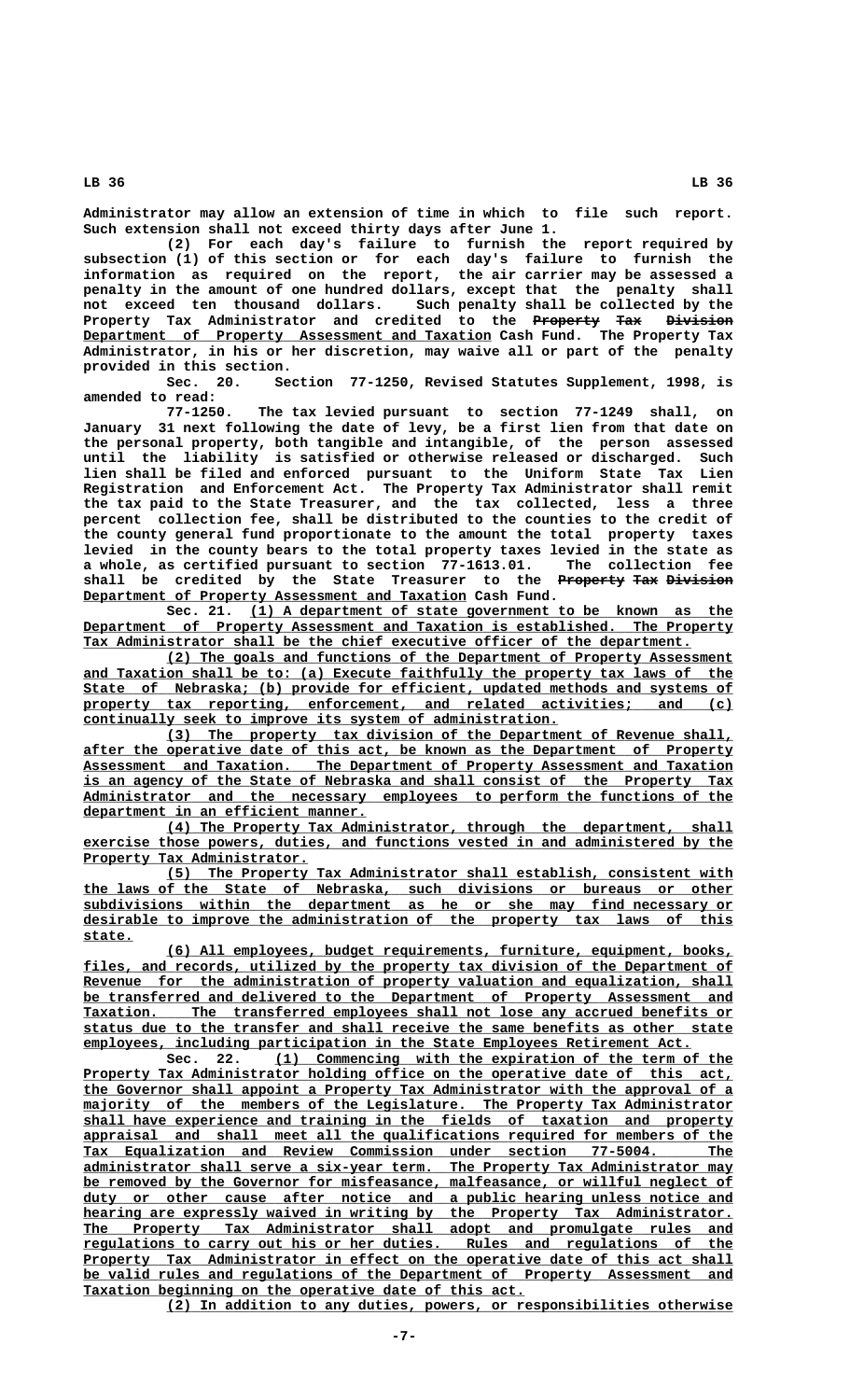**\_\_\_\_\_\_\_\_\_\_\_\_\_\_\_\_\_\_\_\_\_\_\_\_\_\_\_\_\_\_\_\_\_\_\_\_\_\_\_\_\_\_\_\_\_\_\_\_\_\_\_\_\_\_\_\_\_\_\_\_\_\_\_\_\_\_\_\_\_\_\_\_\_\_\_\_\_\_ conferred upon the Property Tax Administrator, he or she shall administer and** enforce all laws related to the state supervision of local property tax  **\_\_\_\_\_\_\_\_\_\_\_\_\_\_\_\_\_\_\_\_\_\_\_\_\_\_\_\_\_\_\_\_\_\_\_\_\_\_\_\_\_\_\_\_\_\_\_\_\_\_\_\_\_\_\_\_\_\_\_\_\_\_\_\_\_\_\_\_\_\_\_\_\_\_\_\_\_\_ administration and the central assessment of property subject to property \_\_\_\_\_\_\_\_\_\_\_\_\_\_\_\_\_\_\_\_\_\_\_\_\_\_\_\_\_\_\_\_\_\_\_\_\_\_\_\_\_\_\_\_\_\_\_\_\_\_\_\_\_\_\_\_\_\_\_\_\_\_\_\_\_\_\_\_\_\_\_\_\_\_\_\_\_\_ taxation. The Property Tax Administrator shall also advise county assessors \_\_\_\_\_\_\_\_\_\_\_\_\_\_\_\_\_\_\_\_\_\_\_\_\_\_\_\_\_\_\_\_\_\_\_\_\_\_\_\_\_\_\_\_\_\_\_\_\_\_\_\_\_\_\_\_\_\_\_\_\_\_\_\_\_\_\_\_\_\_\_\_\_\_\_\_\_\_ regarding the administration and assessment of taxable property within the \_\_\_\_\_\_\_\_\_\_\_\_\_\_\_\_\_\_\_\_\_\_\_\_\_\_\_\_\_\_\_\_\_\_\_\_\_\_\_\_\_\_\_\_\_\_\_\_\_\_\_\_\_\_\_\_\_\_\_\_\_\_\_\_\_\_\_\_\_\_\_\_\_\_\_\_\_\_ state and measure assessment performance in order to determine the accuracy \_\_\_\_\_\_\_\_\_\_\_\_\_\_\_\_\_\_\_\_\_\_\_\_\_\_\_\_\_\_ and uniformity of assessments.**

 **\_\_\_\_\_\_\_\_\_\_\_\_\_\_\_\_\_\_\_\_\_\_\_\_\_\_\_\_\_\_\_\_\_\_\_\_\_\_\_\_\_\_\_\_\_\_\_\_\_\_\_\_\_\_\_\_\_\_ Sec. 23. All personnel employed by the Property Tax Administrator** shall be bonded under the blanket surety bond required by section 11-201.

Sec. 24. (1) The Property Tax Administrator may employ such staff  **\_\_\_\_\_\_\_\_\_\_\_\_\_\_\_\_\_\_\_\_\_\_\_\_\_\_\_\_\_\_\_\_\_\_\_\_\_\_\_\_\_\_\_\_\_\_\_\_\_\_\_\_\_\_\_\_\_\_\_\_\_\_\_\_\_\_\_\_\_\_\_\_\_\_\_\_\_\_ as he or she deems necessary to perform the duties of the Department of** Property Assessment and Taxation and shall be able to contract for the  **\_\_\_\_\_\_\_\_\_\_\_\_\_\_\_\_\_\_\_\_\_\_\_\_\_\_\_\_\_\_\_\_\_\_\_\_\_\_\_\_\_\_\_\_\_\_\_\_\_ services of expert consultants to the department.**

 **\_\_\_\_\_\_\_\_\_\_\_\_\_\_\_\_\_\_\_\_\_\_\_\_\_\_\_\_\_\_\_\_\_\_\_\_\_\_\_\_\_\_\_\_\_\_\_\_\_\_\_\_\_\_\_\_\_\_\_\_\_\_\_\_\_\_\_\_ (2) As specified by the Property Tax Administrator, certain** personnel may be vested with the authority to file and serve any lien, seize  **\_\_\_\_\_\_\_\_\_\_\_\_\_\_\_\_\_\_\_\_\_\_\_\_\_\_\_\_\_\_\_\_\_\_\_\_\_\_\_\_\_\_\_\_\_\_\_\_\_\_\_\_\_\_\_\_\_\_\_\_\_\_\_\_\_\_\_\_\_\_\_\_\_\_\_\_\_\_ property, serve and return a summons, warrant, or subpoena issued by the** Property Tax Administrator or the department, and collect taxes.

 **\_\_\_\_\_\_\_\_\_\_\_\_\_\_\_\_\_\_\_\_\_\_\_\_\_\_\_\_\_\_\_\_\_\_\_\_\_\_\_\_\_\_\_\_\_\_\_\_\_\_\_\_\_\_\_ Sec. 25. The form of all schedules, books of instruction, \_\_\_\_\_\_\_\_\_\_\_\_\_\_\_\_\_\_\_\_\_\_\_\_\_\_\_\_\_\_\_\_\_\_\_\_\_\_\_\_\_\_\_\_\_\_\_\_\_\_\_\_\_\_\_\_\_\_\_\_\_\_\_\_\_\_\_\_\_\_\_\_\_\_\_\_\_\_ assessment and tax books, records, and other forms which may be necessary or \_\_\_\_\_\_\_\_\_\_\_\_\_\_\_\_\_\_\_\_\_\_\_\_\_\_\_\_\_\_\_\_\_\_\_\_\_\_\_\_\_\_\_\_\_\_\_\_\_\_\_\_\_\_\_\_\_\_\_\_\_\_\_\_\_\_\_\_\_\_\_\_\_\_\_\_\_\_ expedient for the proper administration of the property tax laws of the state**  $shall$  be approved by the Department of Property Assessment and Taxation. All  **\_\_\_\_\_\_\_\_\_\_\_\_\_\_\_\_\_\_\_\_\_\_\_\_\_\_\_\_\_\_\_\_\_\_\_\_\_\_\_\_\_\_\_\_\_\_\_\_\_\_\_\_\_\_\_\_\_\_\_\_\_\_\_\_\_\_\_\_\_\_\_\_\_\_\_\_\_\_ such schedules, forms, and documents shall be uniform throughout the several \_\_\_\_\_\_\_\_\_\_\_\_\_\_\_\_\_\_\_\_\_\_\_\_\_\_\_\_\_\_\_\_\_\_\_\_\_\_\_\_\_\_\_\_\_\_\_\_\_\_\_\_\_\_\_\_\_\_\_\_\_\_\_\_\_\_\_\_\_\_\_\_\_\_\_\_\_\_ counties insofar as the same is possible and practicable. The department may \_\_\_\_\_\_\_\_\_\_\_\_\_\_\_\_\_\_\_\_\_\_\_\_\_\_\_\_\_\_\_\_\_\_\_\_\_\_\_\_\_\_\_\_\_\_\_\_\_\_\_\_\_\_\_\_\_\_\_\_\_\_\_\_\_\_\_\_\_\_\_\_\_\_\_\_\_\_ provide forms on a reimbursement basis. Alterations to any prescribed form**  $\max$  be made only upon written application to and written approval from the  **\_\_\_\_\_\_\_\_\_\_\_\_\_\_\_\_\_\_\_\_\_\_\_\_\_\_\_ Property Tax Administrator.**

Sec. 26. The Department of Property Assessment and Taxation may  **\_\_\_\_\_\_\_\_\_\_\_\_\_\_\_\_\_\_\_\_\_\_\_\_\_\_\_\_\_\_\_\_\_\_\_\_\_\_\_\_\_\_\_\_\_\_\_\_\_\_\_\_\_\_\_\_\_\_\_\_\_\_\_\_\_\_\_\_\_\_\_\_\_\_\_\_\_\_ develop and implement such agreements and working relationships which are \_\_\_\_\_\_\_\_\_\_\_\_\_\_\_\_\_\_\_\_\_\_\_\_\_\_\_\_\_\_\_\_\_\_\_\_\_\_\_\_\_\_\_\_\_\_\_\_\_\_\_\_\_\_\_\_\_\_\_\_\_\_\_\_\_\_\_\_\_\_\_\_\_\_\_\_\_\_ consistent with the laws of the State of Nebraska with any federal office, \_\_\_\_\_\_\_\_\_\_\_\_\_\_\_\_\_\_\_\_\_\_\_\_\_\_\_\_\_\_\_\_\_\_\_\_\_\_\_\_\_\_\_\_\_\_\_\_\_\_\_\_\_\_\_\_\_\_\_\_\_\_\_\_\_\_\_\_\_\_\_\_\_\_\_\_\_\_ state agency, or local subdivision of state government, either within or \_\_\_\_\_\_\_\_\_\_\_\_\_\_\_\_\_\_\_\_\_\_\_\_\_\_\_\_\_\_\_\_\_\_\_\_\_\_\_\_\_\_\_\_\_\_\_\_\_\_\_\_\_\_\_\_\_\_\_\_\_\_\_\_\_\_\_\_\_\_\_\_\_\_\_\_\_\_ without the State of Nebraska, which it may find necessary or desirable for \_\_\_\_\_\_\_\_\_\_\_\_\_\_\_\_\_\_\_\_\_\_\_\_\_\_\_\_\_\_\_\_\_\_\_\_\_\_\_\_\_\_\_\_\_\_\_\_\_\_\_\_\_\_\_\_\_\_\_\_\_ proper administration of the property tax laws of this state.**

Sec. 27. (1) The Property Tax Administrator or his or her duly  **\_\_\_\_\_\_\_\_\_\_\_\_\_\_\_\_\_\_\_\_\_\_\_\_\_\_\_\_\_\_\_\_\_\_\_\_\_\_\_\_\_\_\_\_\_\_\_\_\_\_\_\_\_\_\_\_\_\_\_\_\_\_\_\_\_\_\_\_\_\_\_\_\_\_\_\_\_\_ authorized representative may administer oaths, compel the attendance of \_\_\_\_\_\_\_\_\_\_\_\_\_\_\_\_\_\_\_\_\_\_\_\_\_\_\_\_\_\_\_\_\_\_\_\_\_\_\_\_\_\_\_\_\_\_\_\_\_\_\_\_\_\_\_\_\_\_\_\_\_\_\_\_\_\_\_\_\_\_\_\_\_\_\_\_\_\_ witnesses, and require the production of records as may be necessary for the \_\_\_\_\_\_\_\_\_\_\_\_\_\_\_\_\_\_\_\_\_\_\_\_\_\_\_\_\_\_\_\_\_\_\_\_\_\_\_\_\_\_\_\_\_\_\_\_\_\_\_\_\_\_\_\_\_\_\_\_\_\_\_\_\_\_\_\_\_\_ performance of his or her responsibilities under applicable state law.**

 **\_\_\_\_\_\_\_\_\_\_\_\_\_\_\_\_\_\_\_\_\_\_\_\_\_\_\_\_\_\_\_\_\_\_\_\_\_\_\_\_\_\_\_\_\_\_\_\_\_\_\_\_\_\_\_\_\_\_\_\_\_\_\_\_\_\_\_\_ (2) The Property Tax Administrator may adopt and promulgate rules of \_\_\_\_\_\_\_\_\_\_\_\_\_\_\_\_\_\_\_\_\_\_\_\_\_\_\_\_\_\_\_\_\_\_\_\_\_\_\_\_\_\_\_\_\_\_\_\_\_\_\_\_\_\_\_\_\_\_\_\_\_\_\_\_\_\_\_\_\_\_\_\_\_\_\_\_\_\_ procedure for discovery, not in conflict with the laws governing discovery in \_\_\_\_\_\_\_\_\_\_\_\_\_\_\_\_\_\_\_\_\_\_\_\_\_\_\_\_\_\_\_\_\_\_\_\_\_\_\_\_\_\_\_\_\_\_\_\_\_\_\_\_\_\_\_\_\_\_\_\_\_\_\_\_\_\_\_\_\_\_\_\_\_\_\_\_\_\_ civil cases, as may be necessary for the performance of his or her responsibilities under applicable state law.**<br>Sec. 28. The Property Tax Admin

The Property Tax Administrator may request the Attorney  **\_\_\_\_\_\_\_\_\_\_\_\_\_\_\_\_\_\_\_\_\_\_\_\_\_\_\_\_\_\_\_\_\_\_\_\_\_\_\_\_\_\_\_\_\_\_\_\_\_\_\_\_\_\_\_\_\_\_\_\_\_\_\_\_\_\_\_\_\_\_\_\_\_\_\_\_\_\_ General or any county attorney to institute proceedings, actions, and \_\_\_\_\_\_\_\_\_\_\_\_\_\_\_\_\_\_\_\_\_\_\_\_\_\_\_\_\_\_\_\_\_\_\_\_\_\_\_\_\_\_\_\_\_\_\_\_\_\_\_\_\_\_\_\_\_\_\_\_\_\_\_\_\_\_\_\_\_\_\_\_\_\_\_\_\_\_ prosecutions as may be required to enforce the laws relating to penalties, \_\_\_\_\_\_\_\_\_\_\_\_\_\_\_\_\_\_\_\_\_\_\_\_\_\_\_\_\_\_\_\_\_\_\_\_\_\_\_\_\_\_\_\_\_\_\_\_\_\_\_\_\_\_\_\_\_\_\_\_\_\_\_\_\_\_\_\_\_\_\_\_\_\_\_\_\_\_ liabilities, assessments, collection and payment of revenue, and punishment of \_\_\_\_\_\_\_\_\_\_\_\_\_\_\_\_\_\_\_\_\_\_\_\_\_\_\_\_\_\_\_\_\_\_\_\_\_\_\_\_\_\_\_\_\_\_\_\_\_\_\_\_\_\_\_\_\_\_\_\_\_\_\_\_\_\_\_\_\_\_\_\_\_\_\_\_\_\_ public officers, persons, or officers or agents of corporations for failure to** comply with or for neglect to comply with the provisions of any property tax  **\_\_\_\_\_\_\_\_\_\_\_\_\_\_\_\_\_\_\_\_\_\_\_\_\_\_\_\_\_\_\_\_\_\_\_\_\_\_\_\_\_\_\_\_\_\_\_\_\_\_\_\_\_\_\_\_\_\_\_\_\_\_\_\_\_\_\_\_\_\_\_\_\_\_\_\_\_\_ law administered by or subject to the administrative jurisdiction of the Department of Property Assessment and Taxation.** 

**Sec. 29. Section 77-1327, Reissue Revised Statutes of Nebraska, as amended by section 21, Legislative Bill 194, Ninety-sixth Legislature, First Session, 1999, is amended to read:**

**77-1327. (1) It is the intent of the Legislature that accurate and comprehensive information be made accessible to the taxpayer in order to ensure the quality and uniformity of assessment practices on both intercounty and intracounty valuations.**

**(2) The Property Tax Administrator annually shall make and issue comprehensive assessment ratio studies of the average level of assessment, the degree of assessment uniformity, and overall compliance with assessment requirements for each major class of real property subject to the property tax in each county in the state. In order to determine the degree of assessment uniformity and compliance in the assessment of major classes of property within each county, the Property Tax Administrator shall compute measures of central tendency and dispersion and shall employ such standard statistical analysis as deemed appropriate by him or her.**

**(3) The Property Tax Administrator may require assessors and other local officers to report to him or her data on taxable valuations and other features of the property tax for such periods and in such form and content as the Property Tax Administrator shall require. The Property Tax Administrator shall so construct and maintain his or her system for the collection and analysis of property tax facts as to enable him or her to make intracounty comparisons, including school districts, as well as intercounty comparisons, including school districts, based on property tax and assessment ratio data.**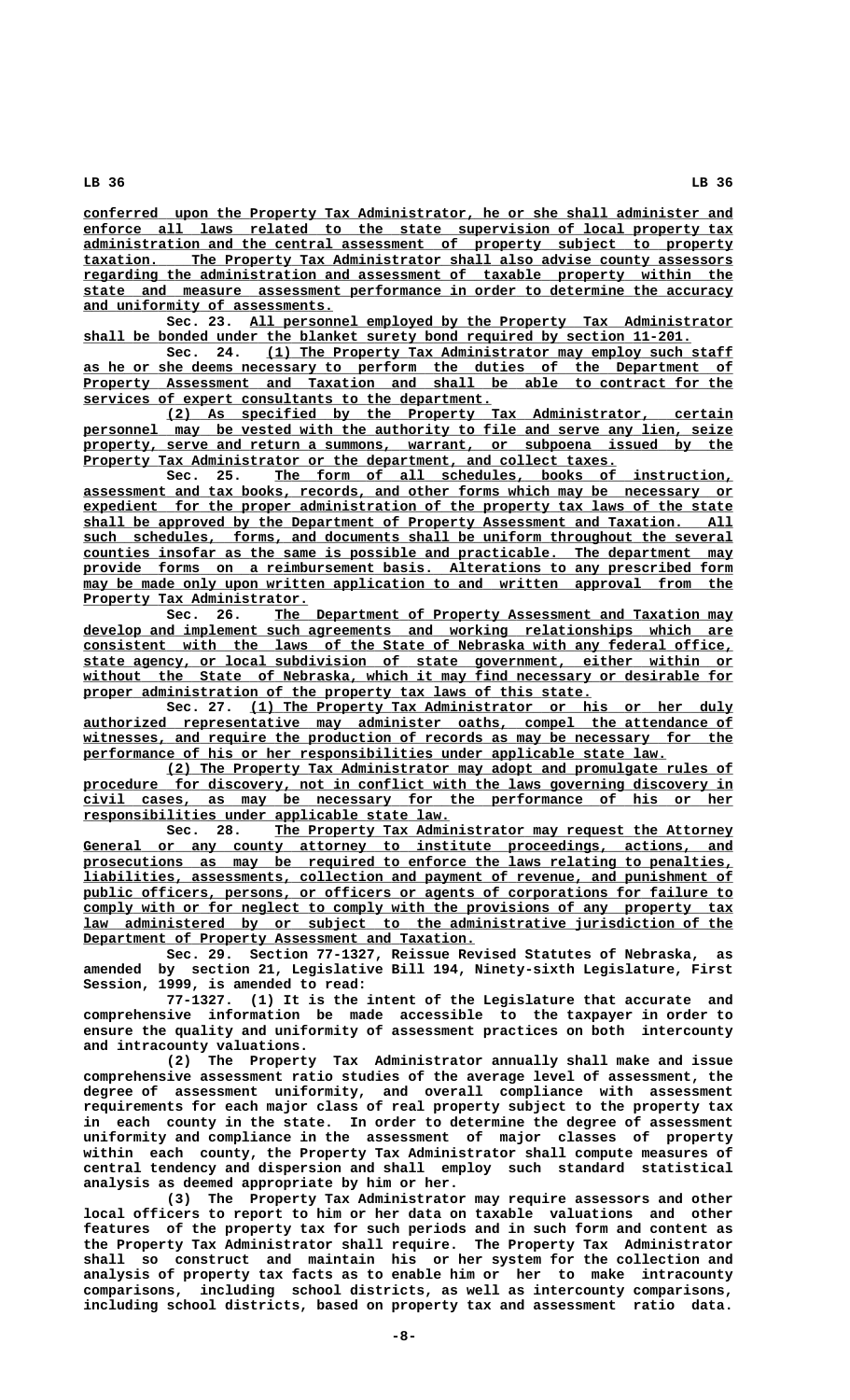**The Property Tax Administrator shall include analysis of real estate sales pursuant to land contracts and similar transfers at the time of execution of** the contract or similar transfer. The property tax division of the Department **of Revenue Department of Property Assessment and Taxation shall assist those county officials who require supplemental information to perform the duties necessary to carry out this section. The information requested may include, but shall not be limited to, sample appraisals, statistical analyses, arm's-length sales transactions, or any other information necessary to complete such analysis.**

**(4) The Property Tax Administrator shall verify the accuracy of information, including the selection of form 521 comparable sales, if any, that are not arm's-length transactions.**

**(5) The Property Tax Administrator shall annually publish a summary of the findings of the assessment ratio studies together with digests of property tax data.**

**(6) The county assessor shall annually, within five days after certifying the assessment rolls pursuant to section 77-1315, post in his or her office and, as designated by the county board, mail to a newspaper of general circulation and to licensed broadcast media in the county the assessment ratios as found in his or her county as determined by the Property Tax Administrator and any other statistical measures, including, but not limited to, the assessment-to-sales ratio, the coefficient of dispersion, and the price-related differential.**

**Sec. 30. Section 77-1330, Reissue Revised Statutes of Nebraska, as amended by section 22, Legislative Bill 194, Ninety-sixth Legislature, First Session, 1999, is amended to read:**

**77-1330. (1) The Property Tax Administrator shall prepare, issue, and annually revise guides for county assessors in the form of property tax laws, rules, regulations, manuals, and directives. The Property Tax Administrator may issue such directives without the necessity of compliance with the terms of the Administrative Procedure Act relating to the promulgation of rules and regulations. The assessment and appraisal function performed by counties shall comply with the standards promulgated by the Property Tax Administrator, and county assessors shall continually use the materials prepared by the Property Tax Administrator in the performance of their duties. The standards promulgated by the Property Tax Administrator shall not require the implementation of a specific computer software or hardware system if the existing software or system produces data and reports in compliance with the standards.**

**(2) The Property Tax Administrator, or his or her agent or representative, may examine or cause to have examined any books, papers, records, or memoranda of any county relating to the assessment of property to determine compliance with the laws, rules, regulations, manuals, and directives described in subsection (1) of this section. Such production of records shall not include the photocopying of records between January 1 and April 1. Failure to provide such records to the Property Tax Administrator may constitute grounds for the suspension of the assessor's certificate of any county assessor who willfully fails to make requested records available to the Property Tax Administrator.**

**(3) After an examination the Property Tax Administrator shall provide a written report of the results to the county assessor and county board. If the examination indicates a failure to meet the standards contained in the laws, rules, regulations, manuals, and directives, the Property Tax Administrator shall, in the report, set forth the facts and cause of such failures as well as corrective measures the county or county assessor may implement to correct those failures.**

**(4) After the issuance of the report of the results of the examination, the Property Tax Administrator may seek to order a county or county assessor to take corrective measures to remedy any failure to comply with the materials described in subsection (1) of this section. Such corrective orders may only be issued after written notice and a hearing before the Property Tax Administrator conducted at least ten days after the issuance of the written notice of hearing. The performance of such corrective measures shall be implemented by the county to which the order is issued. If the county fails to implement such corrective measures, the Property Tax Administrator may seek to suspend the assessment function of the county under the terms of subsection (5) of this section and shall implement the corrective measures pursuant to subsection (6) of this section. The performance of such corrective measures shall be a charge on the county, and upon completion, the Property Tax Administrator shall notify the county board of the cost and make demand for such cost. If payment is not received within one hundred twenty days after the start of the next fiscal year, the Property Tax Administrator**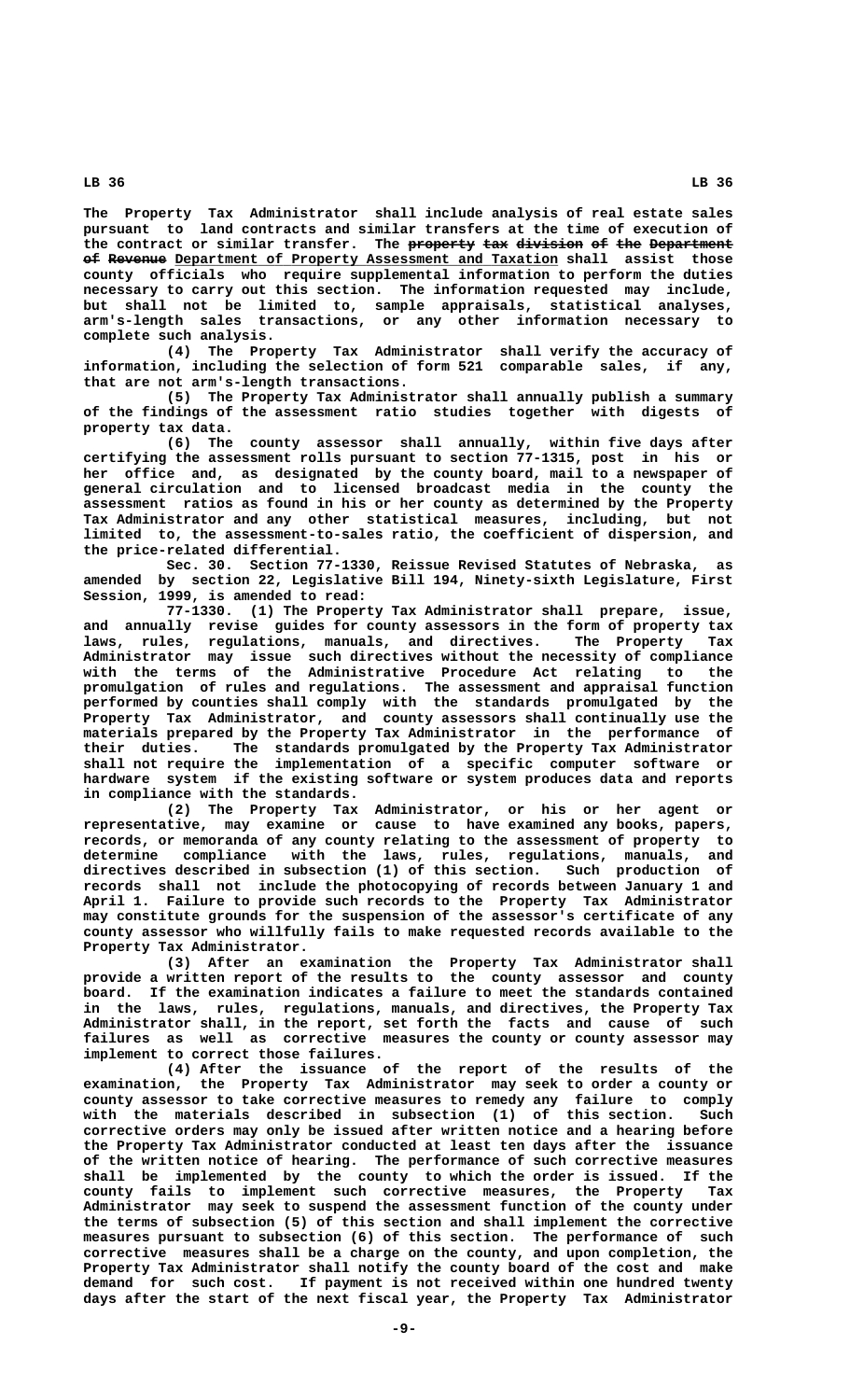**shall report such fact to the State Treasurer. The State Treasurer shall** immediately make payment to the Department of Property Assessment and Taxation **property** tax division of the Department of Revenue for the costs incurred by **the division for such corrective measures. The payment shall be made out of any money to which such county may be entitled under Chapter 77, articles 27 and 35, and Chapter 66, articles 4 and 6.**

**(5) If, within one year from the service of the order, the measures in the corrective order have not been taken, the Property Tax Administrator (a) may, at any time during the continuance of such failure, issue an order requiring the county assessor and county board to show cause why the authority of the county with respect to assessments or any matter related thereto should not be suspended, (b) shall set a time and place at which the Property Tax Administrator or his or her representative shall hear the county assessor and county board on the question of compliance by the county assessor or county with the laws, rules, regulations, manuals, directives, or corrective orders described in this section, and (c) after such hearing shall determine whether and to what extent the assessment function of the county shall be so suspended. Such hearing shall be held at least ten days after the issuance of such notice in the county.**

**(6) During the continuance of a suspension pursuant to subsection (5) of this section, the Property Tax Administrator shall succeed to the authority and duties from which the county has been suspended and shall exercise and perform the same. Such exercise and performance shall be a charge on the suspended county. The suspension shall continue until the Property Tax Administrator finds that the conditions responsible for the failure to meet the minimum standards contained in the laws, rules, regulations, manuals, and directives have been corrected.**

**(7) The Property Tax Administrator, subject to rules and regulations to be published and furnished to every county assessor and county board, shall have the power to invalidate the certificate of any assessor or deputy assessor who willfully fails or refuses to diligently perform his or her duties in accordance with the laws, rules, regulations, manuals, and orders issued by the Property Tax Administrator governing the assessment of property and the duties of each assessor and deputy assessor. No certificate shall be revoked or suspended except after notice and a hearing before the Property Tax Administrator or his or her designee. Such hearing shall be held at least ten days after the issuance of such notice in the county. Prior to revocation, a one-year probationary period, subject to oversight by the Property Tax Administrator, shall be imposed. At the end of the one-year probationary period, a second hearing shall be held. If assessment practices have improved, the probationary period shall end and no revocation shall be made. If assessment practices have not improved, the assessor certificate shall be revoked. If during the probationary period, the assessor continues to willfully fail or refuse to diligently perform his or her duties, the Property Tax Administrator may immediately hold the second hearing. If the county assessor certificate of a person serving as assessor or deputy assessor is revoked, such person shall be removed from office by the Property Tax Administrator, the office shall be declared vacant, and such person shall not be eligible to hold that office for a period of five years after the date of removal.**

**(8) All hearings described in this section shall be governed by the Administrative Procedure Act. Any county aggrieved by a determination of the Property Tax Administrator after a hearing pursuant to subsections (4) and (5) of this section or alleging that its suspension is no longer justified may have review of such determination or continued suspension in accordance with the Tax Equalization and Review Commission Act. Any assessor or deputy assessor whose county assessor certificate has been revoked may appeal the decision of the Property Tax Administrator, and the appeal shall be in accordance with the Tax Equalization and Review Commission Act.**

**Sec. 31. Section 77-1334, Reissue Revised Statutes of Nebraska, is amended to read:**

The Property Tax Administrator may make such inspections, **investigations, and studies as may be necessary for the adequate administration of his or her responsibilities pursuant to the provisions of ——————— \_\_\_\_\_\_\_ \_\_\_\_\_\_\_\_\_\_\_\_\_\_\_\_\_\_\_\_\_\_\_\_\_\_\_\_\_\_\_\_\_ sections 77-1325 77-1327 to 77-1342 and sections 21 to 28 of this act. Such inspections, investigations, and studies may be made in cooperation with other state agencies, and, in connection therewith, the Property Tax Administrator may utilize reports and data of other state agencies.**

**Sec. 32. Section 77-1342, Revised Statutes Supplement, 1998, is amended to read:**

77-1342. There is hereby created a fund to be known as the Property Tax Division Department of Property Assessment and Taxation Cash Fund to which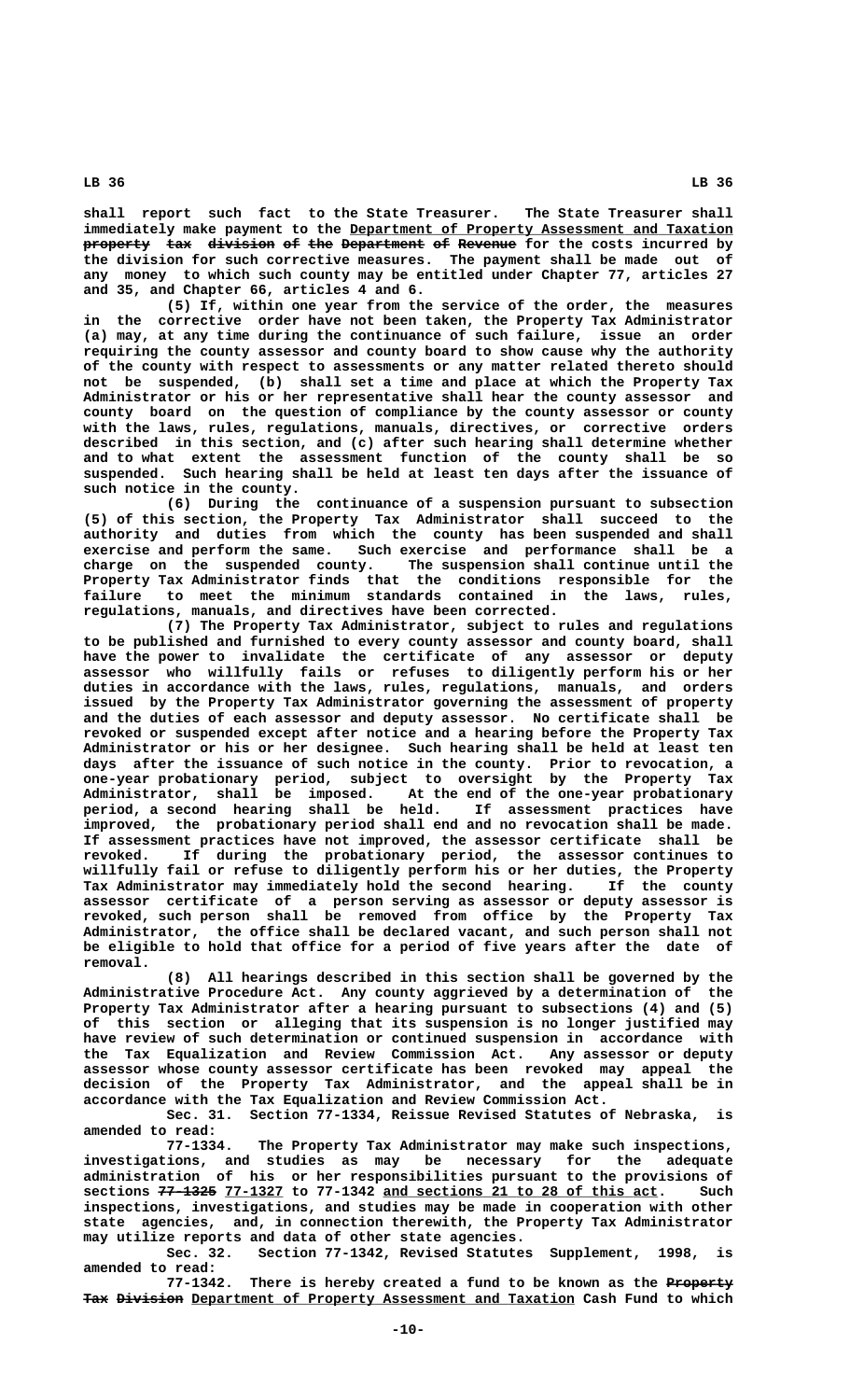shall be credited all money received by the property tax division of the  $\texttt{Department} \quad \texttt{of} \quad \texttt{Revenue} \quad \texttt{Department} \quad \texttt{of} \quad \texttt{Property} \quad \texttt{Assessment} \quad \texttt{and} \quad \texttt{Taxation} \quad \texttt{for}$ **services performed for county and multicounty assessment districts, for charges for publications, manuals, and lists, as an assessor's examination fee authorized by section 77-421, and under the provisions of sections 60-305.15, 77-684, and 77-1250. The fund shall be used to develop fee schedules and tables and assessment manuals, including the manual required by section 77-1362, and distribute them to the counties, to implement sections 77-415 and 77-420, to develop programs or models to improve the assessment of taxable property, and to engage competent counsel. The county or multicounty assessment district shall be billed by the property tax division department ———————— ——— ———————— \_\_\_\_\_\_\_\_\_\_** for services rendered. Reimbursements to the property tax division department **shall be credited to the fund, and expenditures therefrom shall be made only** when such funds are available. The <del>property tax division</del> <u>department</u> shall **only bill for the actual amount expended in performing the service.**

**The fund shall not, at the close of each year, be lapsed to the** General Fund. Any money in the Tax Commissioner Revolving Fund and any money in the Property Assessment Education and Improvement Fund on July 1, 1997, shall be transferred to the Property Tax Division Cash Fund. Any money in the Property Tax Division Cash Fund on the operative date of this act shall be  **\_\_\_\_\_\_\_\_\_\_\_\_\_\_\_\_\_\_\_\_\_\_\_\_\_\_\_\_\_\_\_\_\_\_\_\_\_\_\_\_\_\_\_\_\_\_\_\_\_\_\_\_\_\_\_\_\_\_\_\_\_\_\_\_\_\_\_\_\_\_\_\_\_\_\_\_\_\_ transferred to the Department of Property Assessment and Taxation Cash Fund.** Any money in the Department of Property Assessment and Taxation Cash Fund **available for investment shall be invested by the state investment officer pursuant to the Nebraska Capital Expansion Act and the Nebraska State Funds**

 **Investment Act. Sec. 33. Section 77-3906, Reissue Revised Statutes of Nebraska, is amended to read:**

**77-3906. (1) In addition to all other remedies or actions provided by law under any tax program administered by the Tax Commissioner or Property Tax Administrator, it shall be lawful for the Tax Commissioner or Property Tax Administrator, after making demand for payment, to collect any delinquent taxes, together with any interest, penalties, and additions to such tax by distraint and sale of the real and personal property of the taxpayer. If the Tax Commissioner or Property Tax Administrator finds that the collection of any tax is in jeopardy pursuant to section 77-2710, 77-27,111, or 77-4311, notice and demand for immediate payment of such tax may be made by the Tax Commissioner or Property Tax Administrator and, upon failure or refusal to pay such tax, collection by levy shall be lawful.**

**(2) In case of failure to pay taxes or deficiencies, the Tax Commissioner or Property Tax Administrator, or his or her authorized employee, may levy or, by warrant issued under his or her own hand, authorize a sheriff** or duly authorized employee of the <del>Department of Revenue</del> Tax Commissioner or Property Tax Administrator to levy upon, seize, and sell such real and **personal property belonging to the taxpayer, except exempt property, as is necessary to satisfy the liability for the payment of the amount due. As used in this section, exempt property shall mean such property as is exempt from execution under the laws of this state.**

**(3) When a warrant is issued or a levy is made by the Tax Commissioner or Property Tax Administrator, or his or her duly authorized employee, for the collection of any tax and any interest, penalty, or addition to such tax imposed by law under any tax program administered by the Tax Commissioner or Property Tax Administrator or for the enforcement of any tax lien authorized by the Uniform State Tax Lien Registration and Enforcement Act, such warrant or levy shall have the same force and effect of a levy and sale pursuant to a writ of execution. Such warrant or levy may be issued and sale made pursuant to it in the same manner and with the same force and effect of a levy and sale pursuant to a writ of execution. The Tax Commissioner or Property Tax Administrator shall pay the levying sheriff the same fees, commissions, and expenses pursuant to such warrant as are provided by law for similar services pursuant to a writ of execution, except that fees for publications in a newspaper shall be subject to approval by the Tax Commissioner or Property Tax Administrator. Such fees, commissions, and expenses shall be an obligation of the taxpayer and may be collected from the taxpayer by virtue of the warrant. Any such warrant shall show the name and last-known address of the taxpayer, the identity of the tax program, the year for which such tax and any interest, penalty, or addition to such tax is due and the amount thereof, the fact that the Tax Commissioner or Property Tax Administrator has complied with all provisions of the law for the applicable tax program which he or she administers in the determination of the amount required to be paid, and that the tax and any interest, penalty, or addition to such tax is due and payable according to law.**

**(4)(a) Any person upon whom a levy is served who fails or refuses to**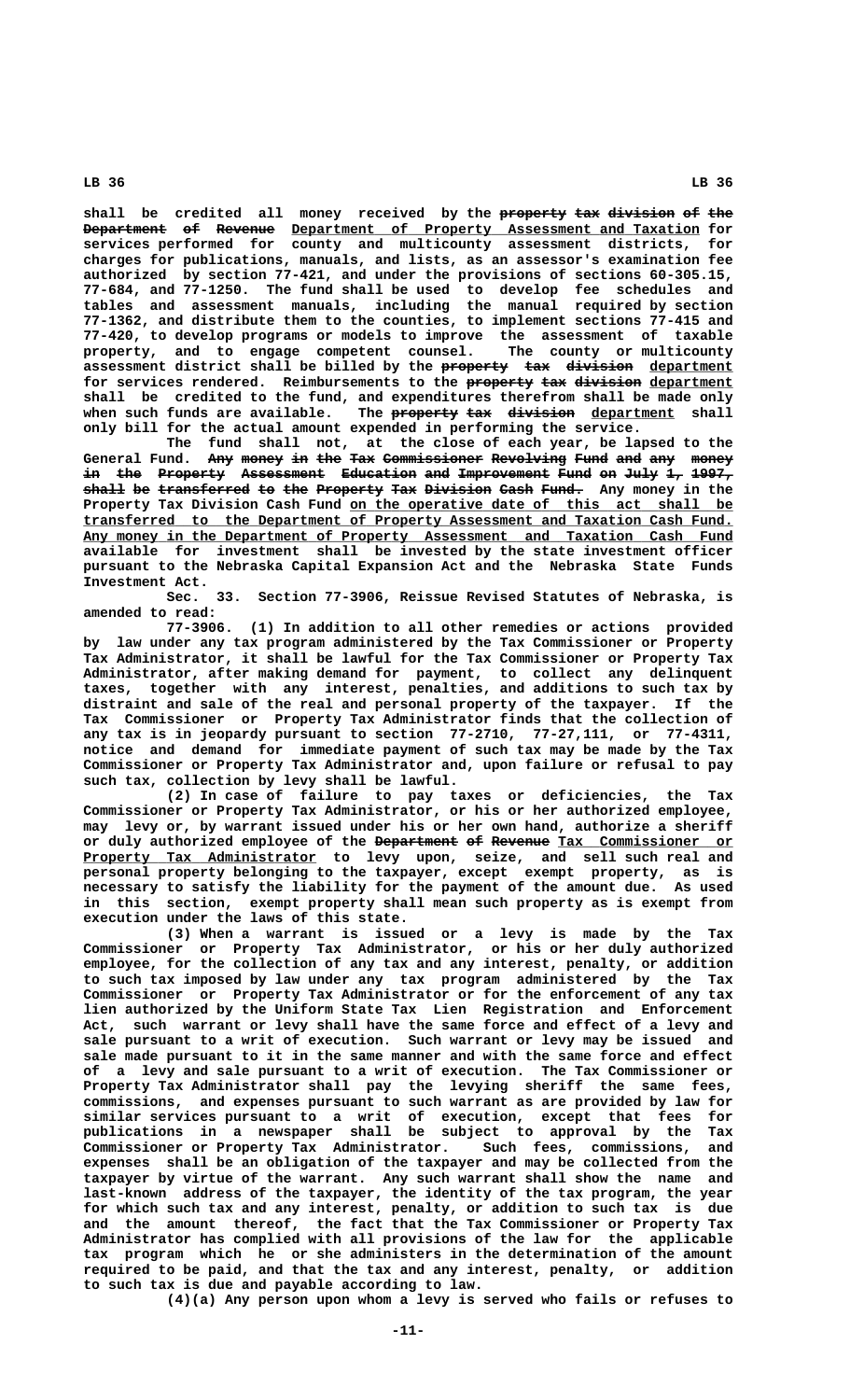**honor the levy without cause may be held liable for the amount of the levy up to the value of the assets of the taxpayer under his or her control at the time the levy was served or thereafter. Such person may be subject to collection provisions as set forth in the act.**

**(b) The effect of a levy on salary, wages, or other regular payments due to or received by a taxpayer shall be continuous from the date the levy is served until the amount of the levy, with accrued interest, is satisfied.**

**(5) Notice of the sale and the time and place of the sale shall be given, to the delinquent taxpayer and to any other person with an interest in the property who has filed for record with the appropriate filing officer on such property, in writing at least twenty days prior to the date of such sale in the following manner: The notice shall be sent by certified mail, return receipt requested, to the taxpayer and to any other person with such interest at his or her last-known residence or place of business in this state. The notice shall also be given by publication at least once each week for four weeks prior to the date of the sale in the newspaper of general circulation published in the county in which the property seized is to be sold. If there is no newspaper of general circulation in the county, notice shall be posted in three public places in the county twenty days prior to the date of the sale. The notice shall contain a description of the property to be sold, a statement of the type of tax due and of the amount due, including interest, penalties, additions to tax, and costs, the name of the delinquent taxpayer, and the further statement that unless the amount due, including interest, penalties, additions to tax, and costs, is paid on or before the time fixed in the notice for the sale or such security as may be determined by the Tax Commissioner or Property Tax Administrator is placed with the Tax Commissioner or Property Tax Administrator, or his or her duly authorized representative, on or before such time, the property, or so much of it as may be necessary, will be sold in accordance with law and the notice.**

**(6) At the sale the Tax Commissioner or Property Tax Administrator, or his or her duly authorized representative, shall sell the property in accordance with law and the notice and shall deliver to the purchaser a bill of sale for the property. The bill of sale shall vest the interest or title of the person liable for the amount in the purchaser. The unsold portion of any property seized shall remain in the custody and control of the Tax Commissioner or Property Tax Administrator, or his or her duly authorized representative, until offered for sale again in accordance with this section or redeemed by the taxpayer.**

**(7) Whenever any property which is seized and sold under this section is not sufficient to satisfy the claim of the state for which distraint or seizure is made, the sheriff or duly authorized employee of the Department of Revenue Tax Commissioner or Property Tax Administrator may —————————— —— ——————— \_\_\_\_\_\_\_\_\_\_\_\_\_\_\_\_\_ thereafter, and as often as the same may be necessary, proceed to seize and sell in like manner any other property liable to seizure of the taxpayer against whom such claim exists until the amount due from such taxpayer, together with all expenses, is fully paid.**

**(8) If after the sale the money received exceeds the total of all amounts due the state, including any interest, penalties, additions to tax, and costs, and if there is no other interest in or lien upon such money received, the Tax Commissioner or Property Tax Administrator shall return the excess to the person liable for the amounts and obtain a receipt. If any person having an interest or lien upon the property files with the Tax Commissioner or Property Tax Administrator prior to the sale notice of his or her interest or lien, the Tax Commissioner or Property Tax Administrator shall withhold any excess pending a determination of the rights of the respective parties thereto by a court of competent jurisdiction. If for any reason the receipt of the person liable for the amount is not available, the Tax Commissioner or Property Tax Administrator shall deposit the excess money with the State Treasurer, as trustee for the owner, subject to the order of the person liable for the amount or his or her heirs, successors, or assigns. No interest earned, if any, shall become the property of the person liable for the amount.**

**(9) All persons and officers of companies or corporations shall, on** demand of a sheriff or duly authorized employee of the <del>Department</del> of Revenue  **<u>Tax Commissioner or Property Tax Administrator</u> about to distrain or having distrained any property or right to property, exhibit all books containing evidence or statements relating to the property or rights of property liable to distraint for the tax due.**

**Sec. 34. Section 77-5012, Revised Statutes Supplement, 1998, is amended to read:**

**77-5012. The commission shall prior to September 1 of each year** The plan shall be derived from studies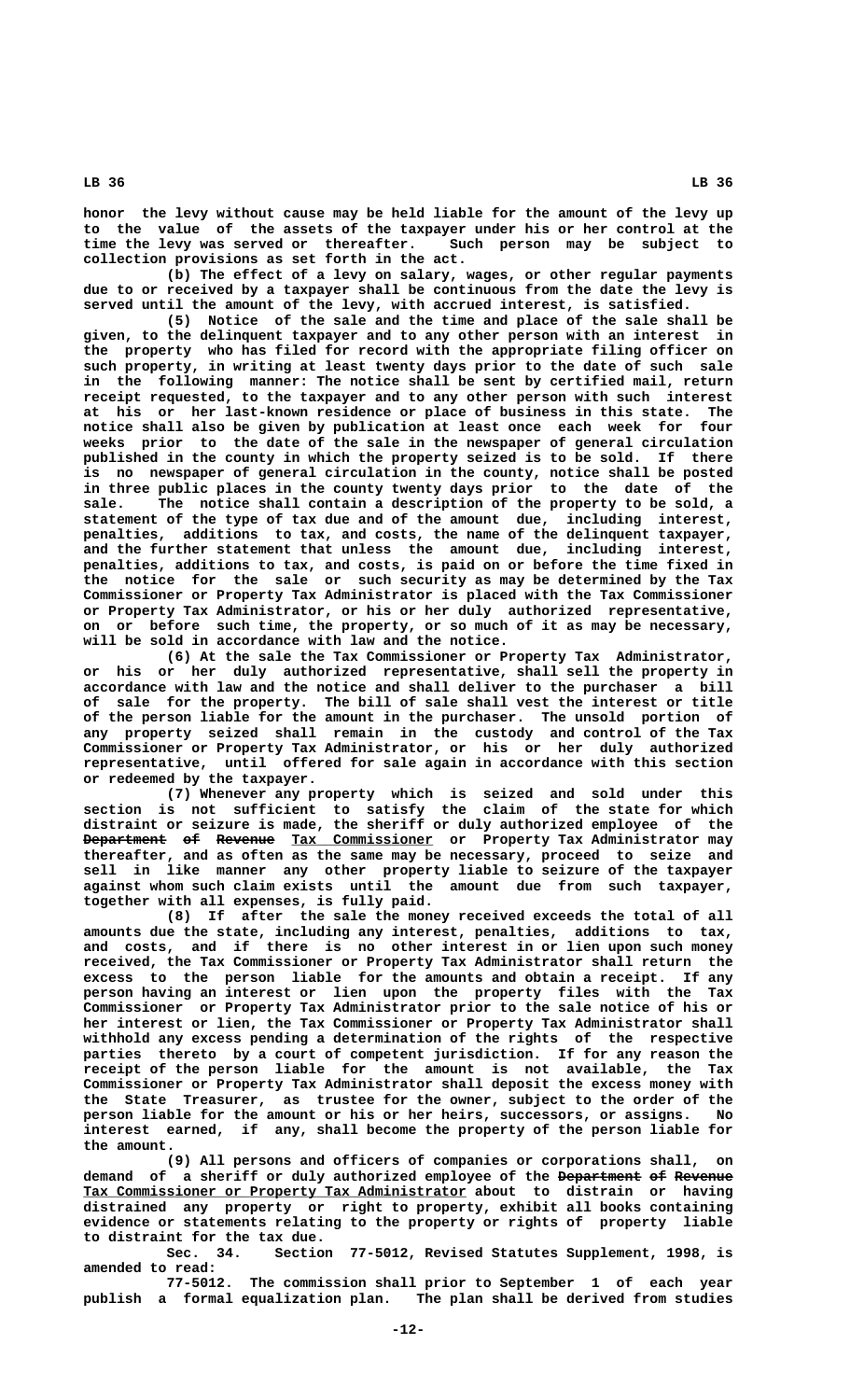and statistics developed by the property tax division of the Department of Revenue Department of Property Assessment and Taxation and presented to the **commission by the Property Tax Administrator. The plan shall focus on problem areas both geographically and by type of property as indicated by the Property Tax Administrator and the commission's experience in reviewing disputes.**

**Sec. 35. Section 81-101, Reissue Revised Statutes of Nebraska, is amended to read:**

**81-101. The civil administration of the laws of the state is vested in the Governor. For the purpose of aiding the Governor in the execution and administration of the laws, the executive and administrative work shall be divided into the following departments: (1) Department of Agriculture; (2) Department of Labor; (3) Department of Roads; (4) Department of Water Resources; (5) Department of Banking and Finance; (6) Department of Insurance; (7) Department of Motor Vehicles; (8) Department of Administrative Services; (9) Department of Economic Development; (10) Department of Correctional Services; (11) Nebraska State Patrol; (12) Department of Health and Human Services; (13) Department of Health and Human Services Regulation and ——— Licensure; and (14) Department of Health and Human Services Finance and** Support; and (15) Department of Property Assessment and Taxation.

**Sec. 36. Section 81-102, Reissue Revised Statutes of Nebraska, is amended to read:**

**81-102. The Governor shall appoint heads for the various departments, subject to confirmation by a majority vote of the members elected to the Legislature. Such appointments shall be submitted to the Legislature within sixty calendar days following the first Thursday after the first** The officers shall be designated as **follows: (1) The Director of Agriculture for the Department of Agriculture; (2) the Commissioner of Labor for the Department of Labor; (3) the Director-State Engineer for the Department of Roads; (4) the Director of Water Resources for the Department of Water Resources; (5) the Director of Banking and Finance for the Department of Banking and Finance; (6) the Director of Insurance for the Department of Insurance; (7) the Director of Motor Vehicles for the Department of Motor Vehicles; (8) the Director of Administrative Services for the Department of Administrative Services; (9) the Director of Correctional Services for the Department of Correctional Services; (10) the Director of Economic Development for the Department of Economic Development; (11) the Superintendent of Law Enforcement and Public Safety for the Nebraska State Patrol; (12) the Director of Health and Human Services for the Department of Health and Human Services; (13) the Director of Regulation and Licensure for the Department of Health and Human Services Regulation and** Licensure; and (14) the Director of Finance and Support for the Department of Health and Human Services Finance and Support<u>; and (15) the Property Tax</u>  $Administrator$  for the Department of Property Assessment and Taxation. Whoever **shall be so nominated by the Governor and shall fail to receive the number of votes requisite for confirmation, shall not be subject to nomination or appointment for this or any other appointive state office requiring confirmation by the Legislature during the period for which his or her appointment was sought. In case of a vacancy in any of such offices during the recess of the Legislature, the Governor shall make a temporary appointment until the next meeting of the Legislature, when he or she shall nominate some person to fill such office. Any person so nominated who is confirmed by the Legislature, shall hold his or her office during the remainder of the term if a specific term has been provided by law, otherwise during the pleasure of the Governor subject to the provisions of this section; except any such officers may be removed by the Governor pursuant to Article IV of the Constitution of Nebraska.**

**Sec. 37. Section 81-109, Reissue Revised Statutes of Nebraska, is amended to read:**

81-109. Each head of a department shall serve without term except  **\_\_\_\_\_\_\_\_\_\_\_\_\_\_\_\_\_\_\_\_\_\_\_\_\_\_\_\_\_\_\_\_\_\_\_\_\_\_\_\_\_\_\_\_\_\_\_\_\_\_\_\_\_\_\_\_\_\_\_\_\_\_\_\_\_\_\_\_\_\_\_\_\_\_\_\_\_\_ the head of the Department of Property Assessment and Taxation whose term is \_\_\_\_\_\_\_\_\_\_\_\_\_\_\_\_\_\_\_\_\_\_\_\_\_\_\_\_\_\_\_\_\_\_\_\_\_ established in section 22 of this act.**

**Sec. 38. Section 81-1401, Revised Statutes Supplement, 1998, is amended to read:**

**81-1401. For purposes of sections 81-1401 to 81-1414, unless the context otherwise requires:**

**(1) Commission means the Nebraska Commission on Law Enforcement and Criminal Justice;**

**(2) Council means the Nebraska Police Standards Advisory Council;**

**(3) Law enforcement agency means the police department or the town marshal in incorporated municipalities, the office of sheriff in unincorporated areas, and the Nebraska State Patrol;**

**(4)(a) Law enforcement officer means any person who is responsible**